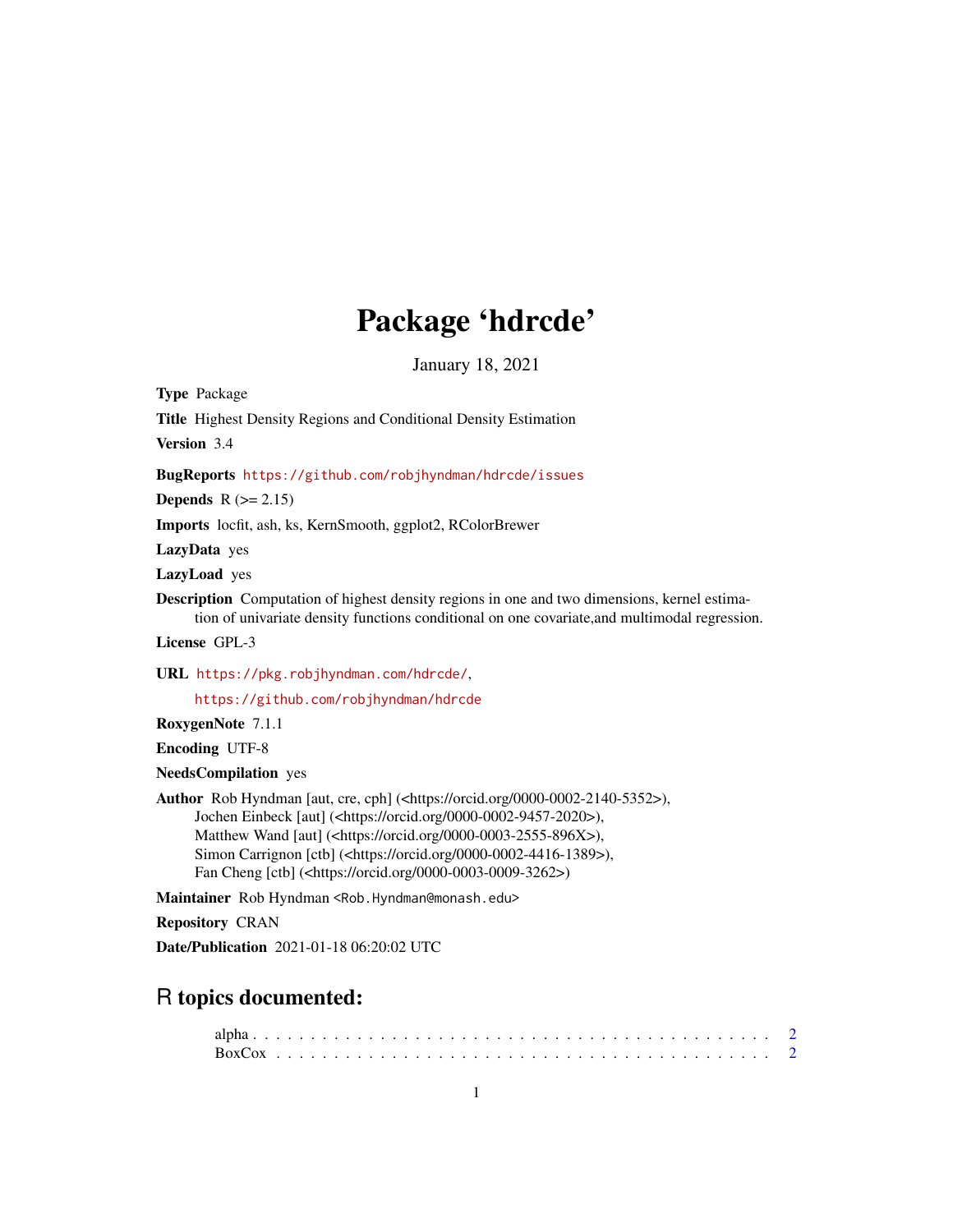#### <span id="page-1-0"></span> $2\sigma$  BoxCox

|         | 6              |
|---------|----------------|
|         | $\overline{8}$ |
|         | - 9            |
|         |                |
|         |                |
| hdr.den |                |
|         |                |
|         |                |
|         |                |
|         |                |
|         |                |
|         |                |
|         |                |
|         |                |
|         |                |
|         |                |

#### **Index** [27](#page-26-0)

alpha *Alpha*

# Description

A simple function to change the opacity of a color

# Usage

alpha(color, alpha)

# Arguments

| color | the name or idea of a R color                   |
|-------|-------------------------------------------------|
| alpha | a value in $[0,1]$ defining the opacity wanted. |

BoxCox *Box Cox Transformation*

# Description

BoxCox() returns a transformation of the input variable using a Box-Cox transformation. InvBox-Cox() reverses the transformation.

# Usage

BoxCox(x, lambda)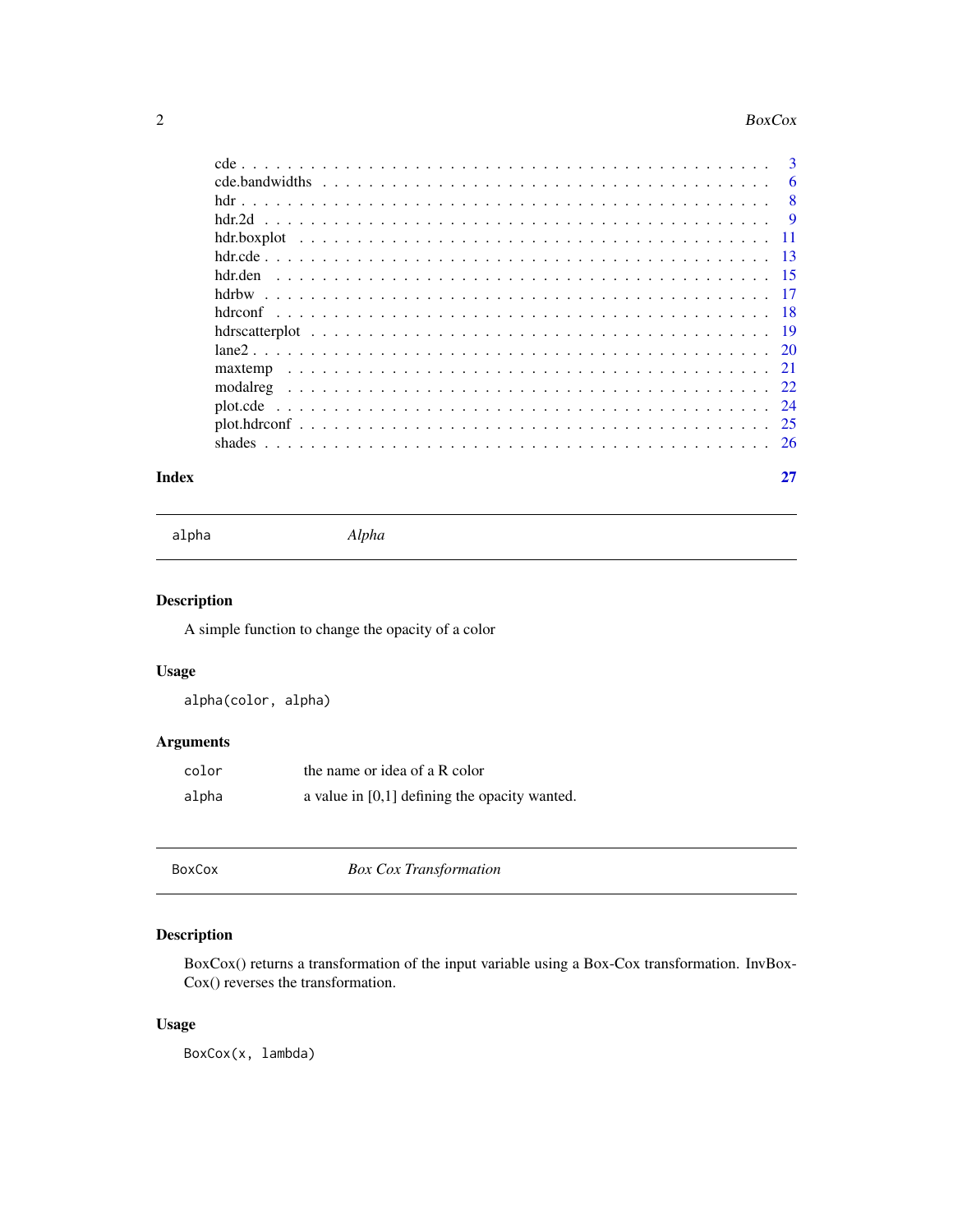# <span id="page-2-0"></span>Arguments

|        | a numeric vector or time series |
|--------|---------------------------------|
| lambda | transformation parameter        |

# Details

The Box-Cox transformation is given by

$$
f_{\lambda}(x) = \frac{x^{\lambda} - 1}{\lambda}
$$

if  $\lambda \neq 0$ . For  $\lambda = 0$ ,

$$
f_0(x) = \log(x).
$$

#### Value

a numeric vector of the same length as x.

# Author(s)

Rob J Hyndman

#### References

Box, G. E. P. and Cox, D. R. (1964) An analysis of transformations. *JRSS B* 26 211–246.

<span id="page-2-1"></span>cde *Conditional Density Estimation*

# Description

Calculates kernel conditional density estimate using local polynomial estimation.

# Usage

```
cde(
 x,
 y,
 deg = 0,
 link = "identity",
  a,
 b,
 mean = NULL,x.margin,
 y.margin,
 x.name,
 y.name,
  use.locfit = FALSE,
```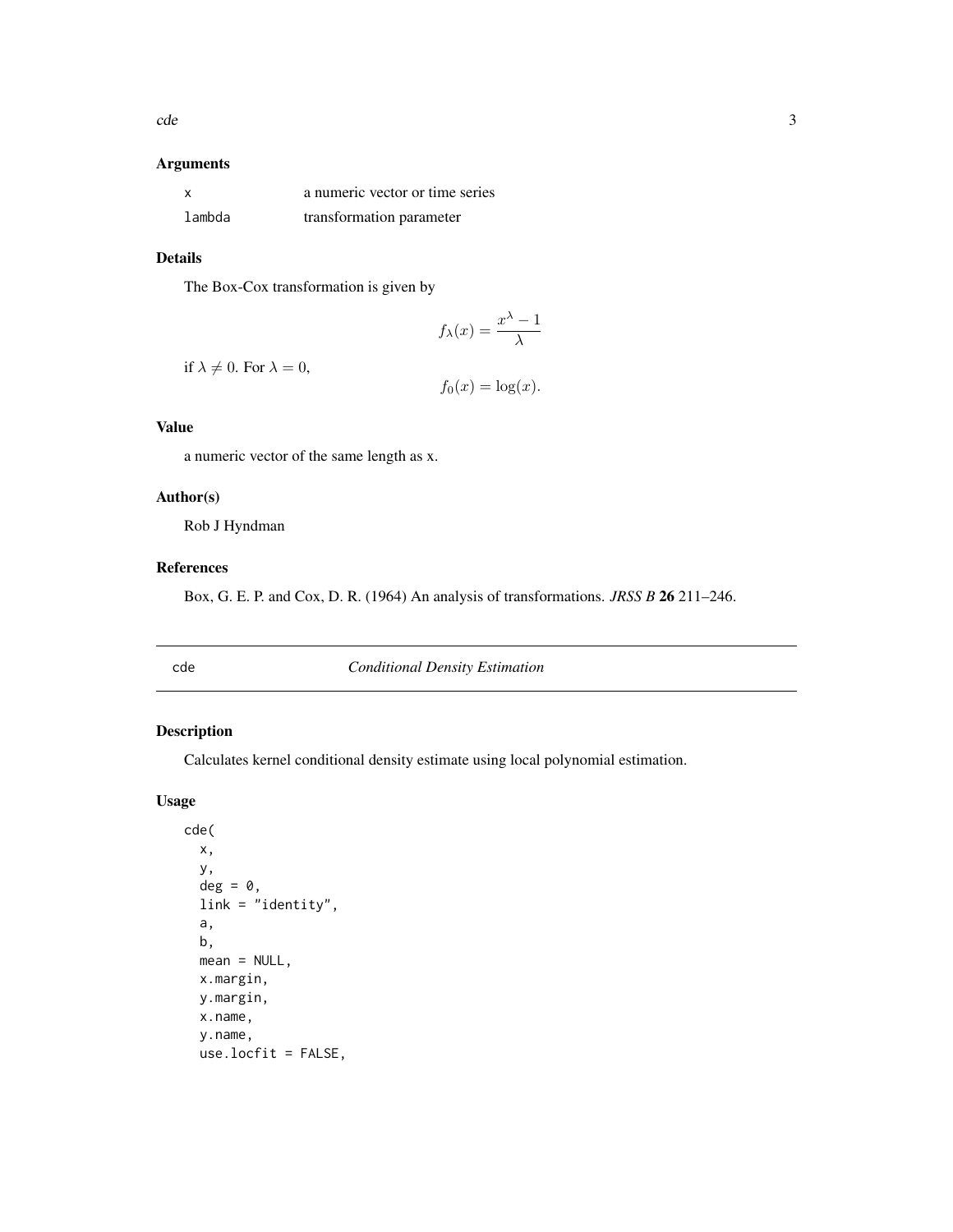$fw = TRUE,$ rescale = TRUE, nxmargin =  $15$ , nymargin = 100,  $a.$ nndefault = 0.3, ... )

# Arguments

| x           | Numerical vector or matrix: the conditioning variable(s).                                                                                                                                                                       |
|-------------|---------------------------------------------------------------------------------------------------------------------------------------------------------------------------------------------------------------------------------|
| у           | Numerical vector: the response variable.                                                                                                                                                                                        |
| deg         | Degree of local polynomial used in estimation.                                                                                                                                                                                  |
| link        | Link function used in estimation. Default "identity". The other possibility is<br>"log" which is recommended if degree $> 0$ .                                                                                                  |
| a           | Optional bandwidth in x direction.                                                                                                                                                                                              |
| b           | Optional bandwidth in y direction.                                                                                                                                                                                              |
| mean        | Estimated mean of ylx. If present, it will adjust conditional density to have this<br>mean.                                                                                                                                     |
| x.margin    | Values in x-space on which conditional density is calculated. If not specified, an<br>equi-spaced grid of nxmargin values over the range of x is used. If x is a matrix,<br>x.margin should be a list of two numerical vectors. |
| y.margin    | Values in y-space on which conditional density is calculated. If not specified, an<br>equi-spaced grid of nymargin values over the range of y is used.                                                                          |
| x.name      | Optional name of x variable used in plots.                                                                                                                                                                                      |
| y.name      | Optional name of y variable used in plots.                                                                                                                                                                                      |
| use.locfit  | If TRUE, will use locfit for estimation. Otherwise ksmooth is used. locfit<br>is used if degree $>0$ or link not the identity or the dimension of x is greater than<br>1 even if use.locfit=FALSE.                              |
| fw          | If TRUE (default), will use fixed window width estimation. Otherwise nearest<br>neighbourhood estimation is used. If the dimension of x is greater than 1, nearest<br>neighbourhood must be used.                               |
| rescale     | If TRUE (default), will rescale the conditional densities to integrate to one.                                                                                                                                                  |
| nxmargin    | Number of values used in x. margin by default.                                                                                                                                                                                  |
| nymargin    | Number of values used in y. margin by default.                                                                                                                                                                                  |
| a.nndefault | Default nearest neighbour bandwidth (used only if fw=FALSE and a is missing.).                                                                                                                                                  |
| $\cdots$    | Additional arguments are passed to locfit.                                                                                                                                                                                      |

# Details

If bandwidths are omitted, they are computed using normal reference rules described in Bashtannyk and Hyndman (2001) and Hyndman and Yao (2002). Bias adjustment uses the method described in Hyndman, Bashtannyk and Grunwald (1996). If deg>1 then estimation is based on the local parametric estimator of Hyndman and Yao (2002).

<span id="page-3-0"></span>4 cde contract to the contract of the contract of the contract of the contract of the contract of the contract of the contract of the contract of the contract of the contract of the contract of the contract of the contract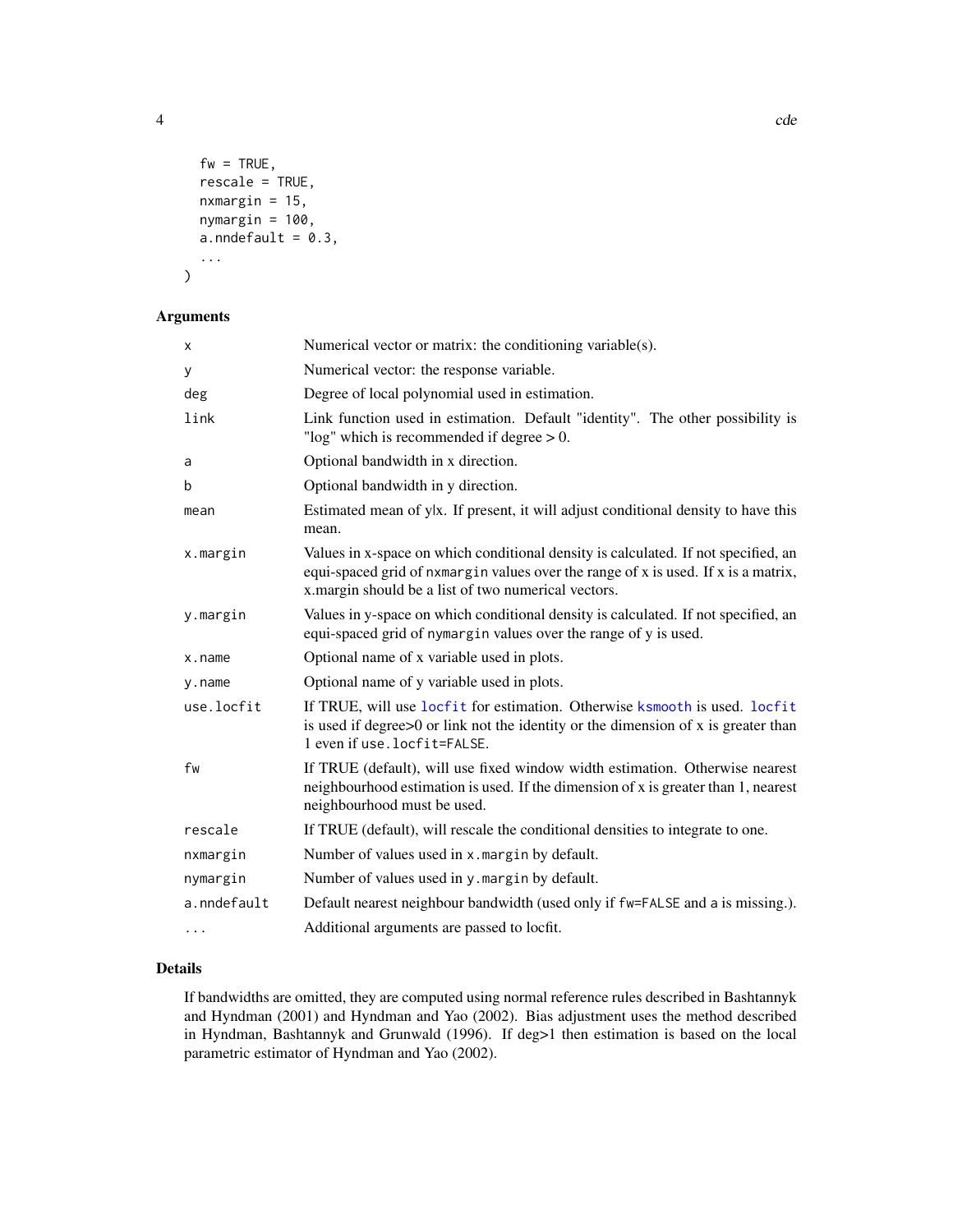# <span id="page-4-0"></span>Value

A list with the following components:

| X           | grid in x direction on which density evaluated. Equal to x margin if specified.    |
|-------------|------------------------------------------------------------------------------------|
| У           | grid in y direction on which density is evaluated. Equal to y margin if specified. |
| z           | value of conditional density estimate returned as a matrix.                        |
| a           | window width in x direction.                                                       |
| $\mathbf b$ | window width in y direction.                                                       |
| x.name      | Name of x variable to be used in plots.                                            |
| y.name      | Name of y variable to be used in plots.                                            |
|             |                                                                                    |

# Author(s)

Rob J Hyndman

#### References

Hyndman, R.J., Bashtannyk, D.M. and Grunwald, G.K. (1996) "Estimating and visualizing conditional densities". *Journal of Computational and Graphical Statistics*, 5, 315-336.

Bashtannyk, D.M., and Hyndman, R.J. (2001) "Bandwidth selection for kernel conditional density estimation". *Computational statistics and data analysis*, 36(3), 279-298.

Hyndman, R.J. and Yao, Q. (2002) "Nonparametric estimation and symmetry tests for conditional density functions". *Journal of Nonparametric Statistics*, 14(3), 259-278.

# See Also

[cde.bandwidths](#page-5-1)

# **Examples**

```
# Old faithful data
faithful.cde <- cde(faithful$waiting, faithful$eruptions,
  x.name="Waiting time", y.name="Duration time")
plot(faithful.cde)
plot(faithful.cde, plot.fn="hdr")
# Melbourne maximum temperatures with bias adjustment
x \leq - maxtemp[1:3649]
y <- maxtemp[2:3650]
maxtemp.cde <- cde(x, y,
  x.name="Today's max temperature", y.name="Tomorrow's max temperature")
# Assume linear mean
fit \leftarrow \text{lm}(y \sim x)fit.mean <- list(x=6:45,y=fit$coef[1]+fit$coef[2]*(6:45))
maxtemp. cde2 < - cde(x, y, mean = fit. mean,
 x.name="Today's max temperature", y.name="Tomorrow's max temperature")
plot(maxtemp.cde)
```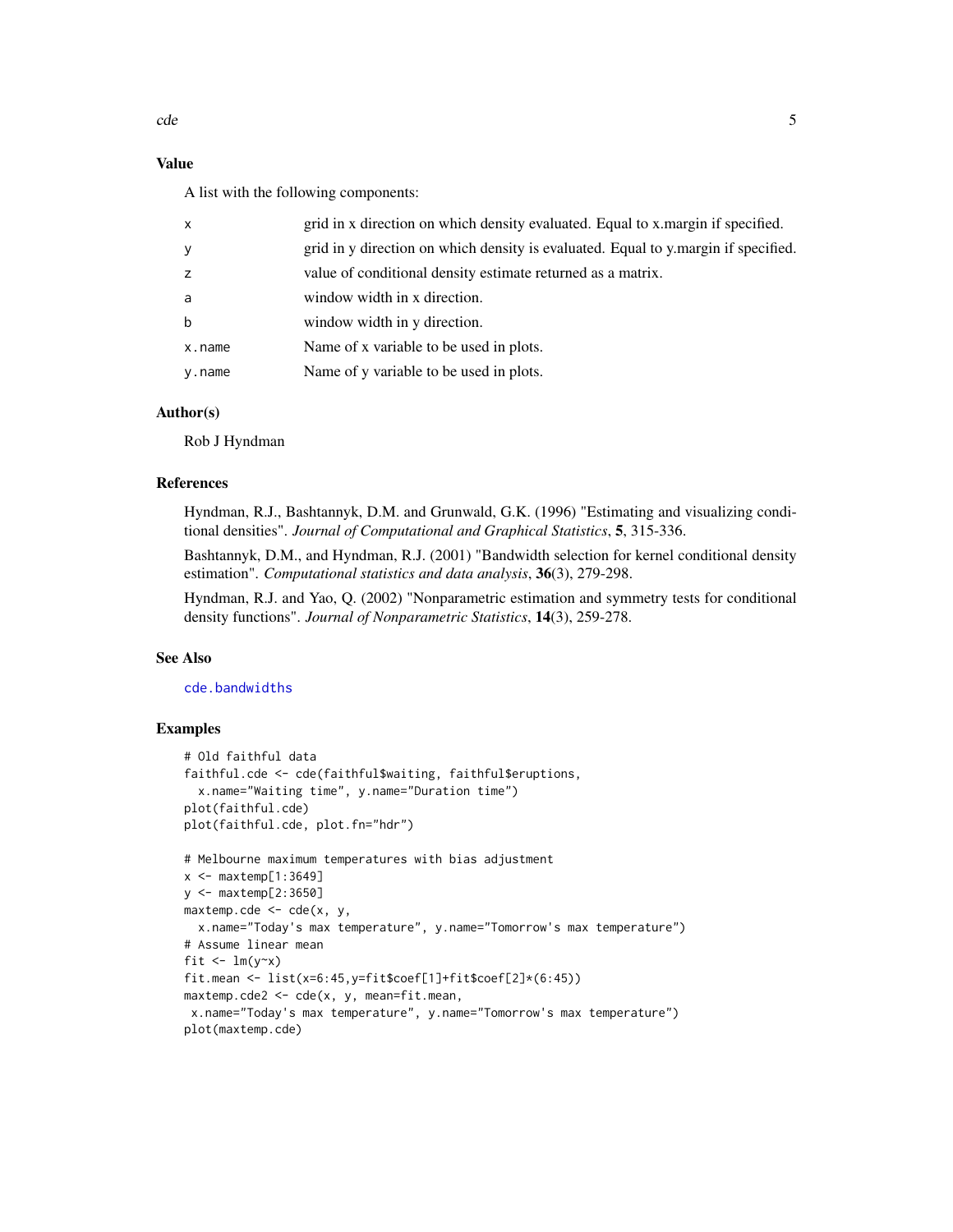# Description

Calculates bandwidths for kernel conditional density estimates. Methods described in Bashtannyk and Hyndman (2001) and Hyndman and Yao (2002).

#### Usage

```
cde.bandwidths(
 x,
 y,
 deg = 0,
 link = "identity",
 method = 1,y.margin,
 passes = 2,
 ngrid = 8,min.a = NULL,ny = 25,use.sample = FALSE,
 GCV = TRUE,b = NULL,...
)
```

| $\times$ | Numerical vector: the conditioning variable.                                                                                                     |
|----------|--------------------------------------------------------------------------------------------------------------------------------------------------|
| У        | Numerical vector: the response variable.                                                                                                         |
| deg      | Degree of local polynomial used in estimation.                                                                                                   |
| link     | Link function used in estimation. Default "identity". The other possibility is<br>" $log$ " which is recommended if degree $> 0$ .               |
| method   | $method = 1$ : Hyndman-Yao algorithm if deg $>0$ ; Bashtannyk-Hyndman algo-<br>rithm if $deg=0$ ;                                                |
|          | $method = 2$ : Normal reference rules;                                                                                                           |
|          | $method = 3$ : Bashtannyk-Hyndman regression method if deg=0;                                                                                    |
|          | $method = 4$ : Bashtannyk-Hyndman bootstrap method if deg=0.                                                                                     |
| y.margin | Values in y-space on which conditional density is calculated. If not specified, an<br>equi-spaced grid of 50 values over the range of y is used. |
| passes   | Number of passes through Bashtannyk-Hyndman algorithm.                                                                                           |
| ngrid    | Number of values of smoothing parameter in grid.                                                                                                 |
| min.a    | Smallest value of a to consider if method=1.                                                                                                     |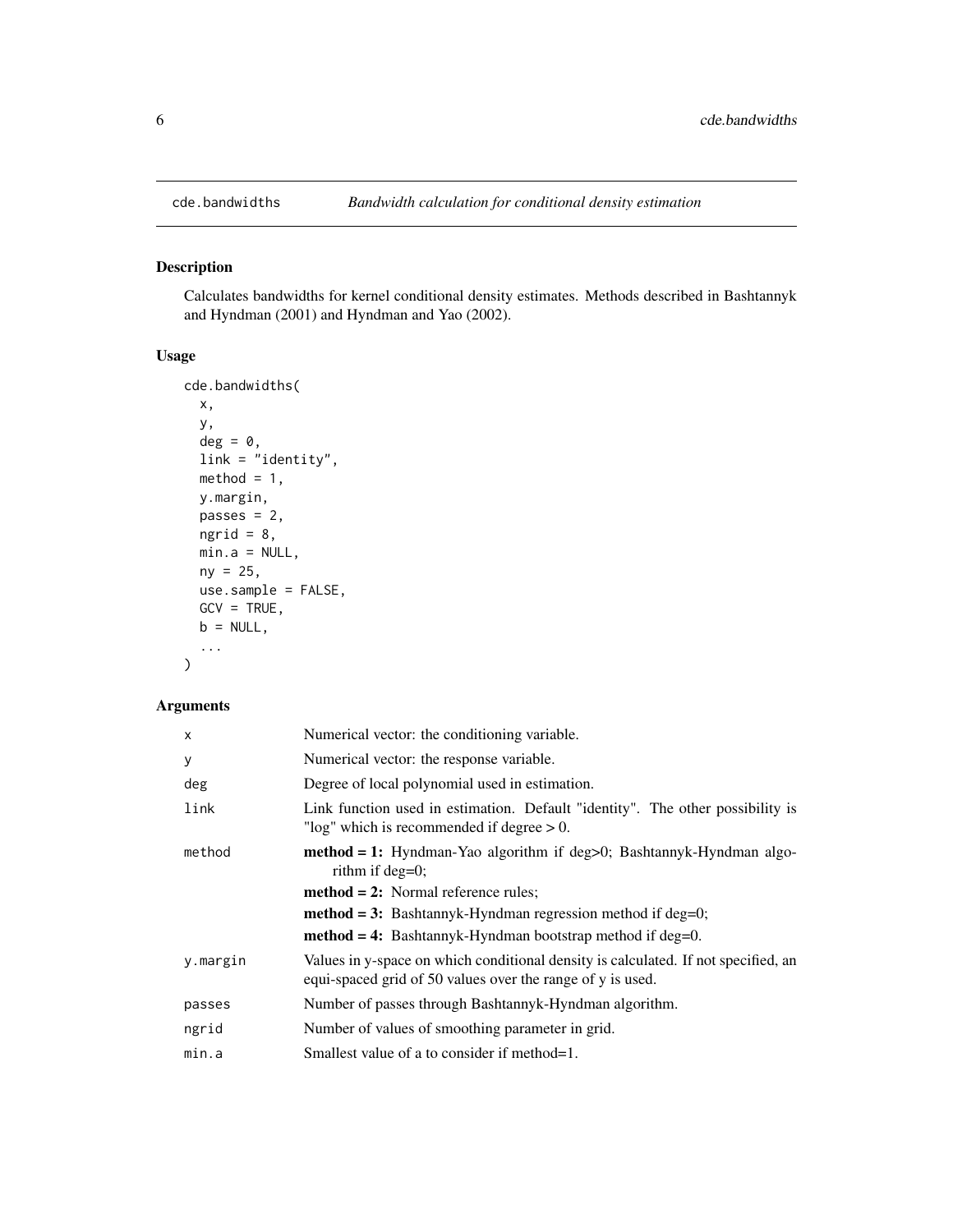# <span id="page-6-0"></span>cde.bandwidths 7

| ny                      | Number of values to use for y margin if y margin is missing.                                                                                                                           |
|-------------------------|----------------------------------------------------------------------------------------------------------------------------------------------------------------------------------------|
| use.sample              | Used when regression method $(3)$ is chosen.                                                                                                                                           |
| GCV                     | Generalized cross-validation. Used only if method=1 and deg>0. If GCV=FALSE,<br>method=1 and deg=0, then the AIC is used instead. The argument is ignored if<br>$deg=0$ or method > 1. |
| b                       | Value of b can be specified only if method=1 and $\text{deg} > 0$ . For $\text{deg} = 0$ or method >1,<br>this argument is ignored.                                                    |
| $\cdot$ $\cdot$ $\cdot$ | Other arguments control details for individual methods.                                                                                                                                |

### Details

Details of the various algorithms are in Bashtannyk and Hyndman (2001) and Hyndman and Yao (2002).

#### Value

| a | Window width in x direction. |
|---|------------------------------|
| b | Window width in y direction. |

#### Author(s)

Rob J Hyndman

#### References

Hyndman, R.J., Bashtannyk, D.M. and Grunwald, G.K. (1996) "Estimating and visualizing conditional densities". *Journal of Computational and Graphical Statistics*, 5, 315-336.

Bashtannyk, D.M., and Hyndman, R.J. (2001) "Bandwidth selection for kernel conditional density estimation". *Computational statistics and data analysis*, 36(3), 279-298.

Hyndman, R.J. and Yao, Q. (2002) "Nonparametric estimation and symmetry tests for conditional density functions". *Journal of Nonparametric Statistics*, 14(3), 259-278.

#### See Also

[cde](#page-2-1)

# Examples

bands <- cde.bandwidths(faithful\$waiting,faithful\$eruptions,method=2) plot(cde(faithful\$waiting,faithful\$eruptions,a=bands\$a,b=bands\$b))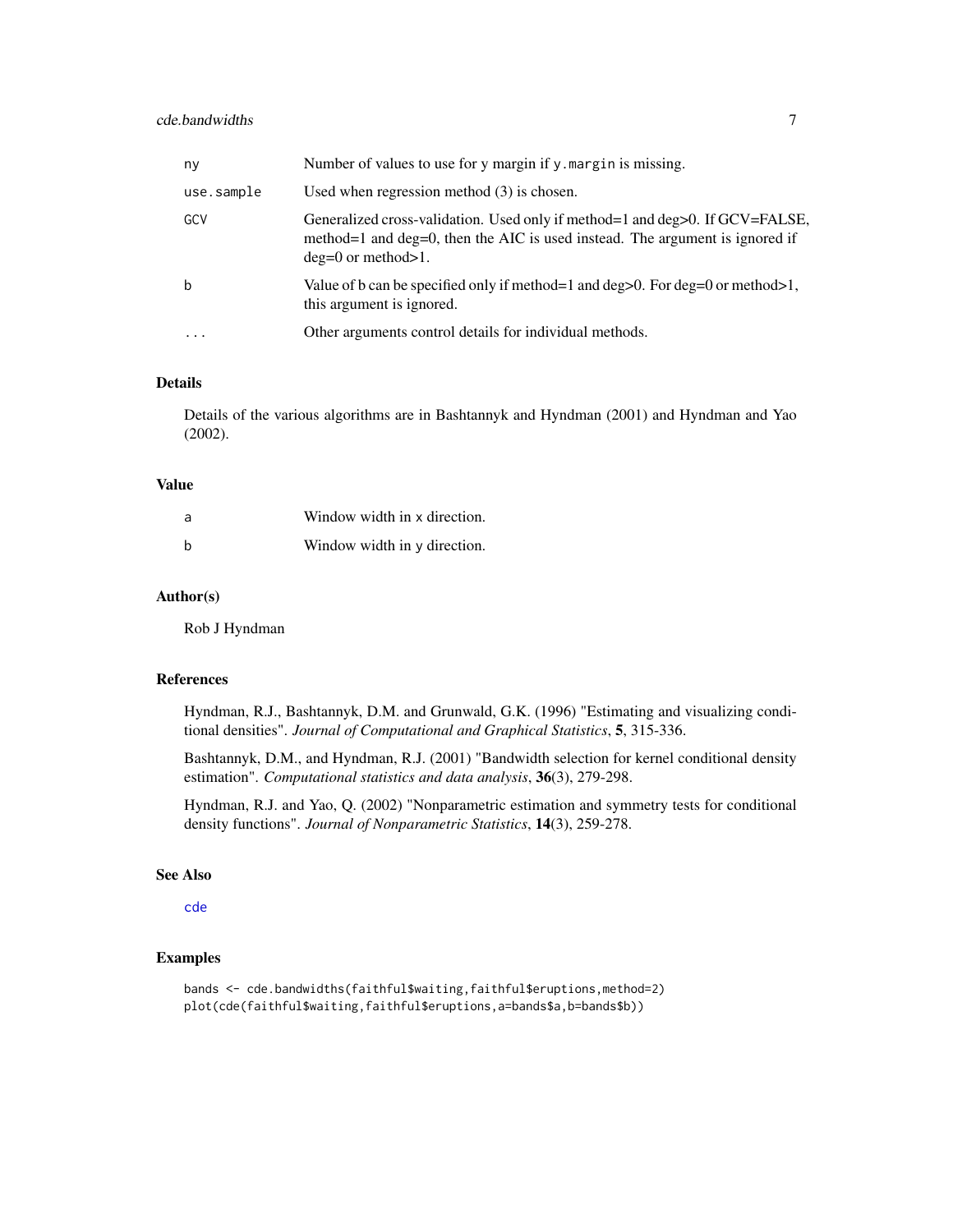#### <span id="page-7-1"></span><span id="page-7-0"></span>Description

Calculates highest density regions in one dimension

#### Usage

```
hdr(
  x = NULL,prob = c(50, 95, 99),
  den = NULL,
  h = hdrbw(BoxCox(x, lambda), mean(prob)),
  lambda = 1,
  nn = 5000,
  all.modes = FALSE
)
```
#### Arguments

| $\mathsf{x}$ | Numeric vector containing data. If x is missing then den must be provided, and<br>the HDR is computed from the given density. |
|--------------|-------------------------------------------------------------------------------------------------------------------------------|
| prob         | Probability coverage required for HDRs                                                                                        |
| den          | Density of data as list with components x and y. If omitted, the density is esti-<br>mated from x using density.              |
| h            | Optional bandwidth for calculation of density.                                                                                |
| lambda       | Box-Cox transformation parameter where $0 \leq 1$ ambda $\leq 1$ .                                                            |
| nn           | Number of random numbers used in computing f-alpha quantiles.                                                                 |
| all.modes    | Return all local modes or just the global mode?                                                                               |

### Details

Either x or den must be provided. When x is provided, the density is estimated using kernel density estimation. A Box-Cox transformation is used if lambda!=1, as described in Wand, Marron and Ruppert (1991). This allows the density estimate to be non-zero only on the positive real line. The default kernel bandwidth h is selected using the algorithm of Samworth and Wand (2010).

Hyndman's (1996) density quantile algorithm is used for calculation.

#### Value

A list of three components:

| hdr    | The endpoints of each interval in each HDR              |
|--------|---------------------------------------------------------|
| mode   | The estimated mode of the density.                      |
| falpha | The value of the density at the boundaries of each HDR. |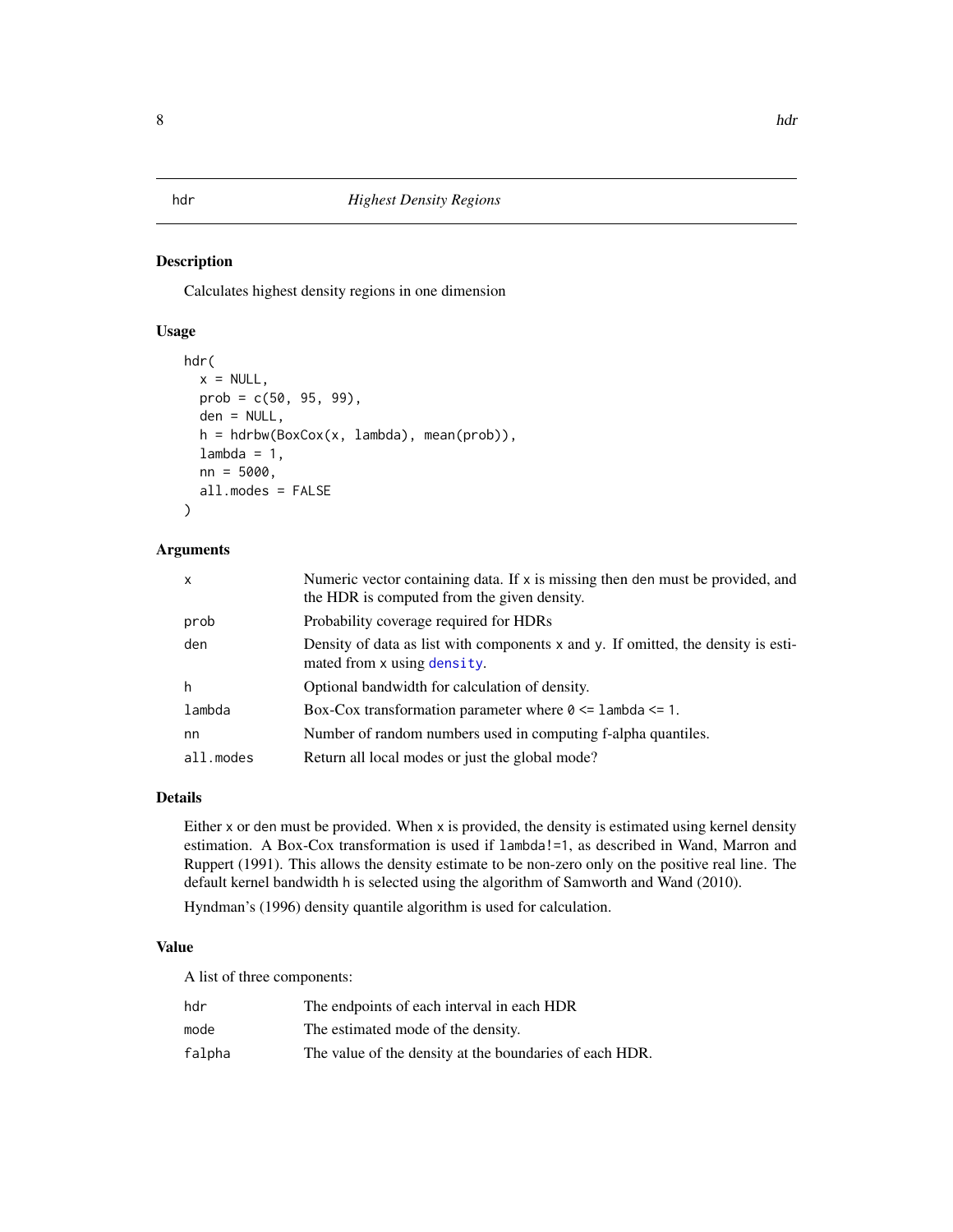<span id="page-8-0"></span>hdr.2d 9

#### Author(s)

Rob J Hyndman

#### References

Hyndman, R.J. (1996) Computing and graphing highest density regions. *American Statistician*, 50, 120-126.

Samworth, R.J. and Wand, M.P. (2010). Asymptotics and optimal bandwidth selection for highest density region estimation. *The Annals of Statistics*, 38, 1767-1792.

Wand, M.P., Marron, J S., Ruppert, D. (1991) Transformations in density estimation. *Journal of the American Statistical Association*, 86, 343-353.

# See Also

[hdr.den](#page-14-1), [hdr.boxplot](#page-10-1)

#### Examples

# Old faithful eruption duration times hdr(faithful\$eruptions)

hdr.2d *Bivariate Highest Density Regions*

#### <span id="page-8-1"></span>Description

Calculates and plots highest density regions in two dimensions, including the bivariate HDR boxplot.

#### Usage

```
hdr.2d(
  x,
  y,
  prob = c(50, 95, 99),
  den = NULL,
  kde.package = c("ash", "ks"),
  h = NULL,xextend = 0.15,
  yextend = 0.15\mathcal{L}hdr.boxplot.2d(
  x,
  y,
  prob = c(50, 99),
  kde.package = c("ash", "ks"),
```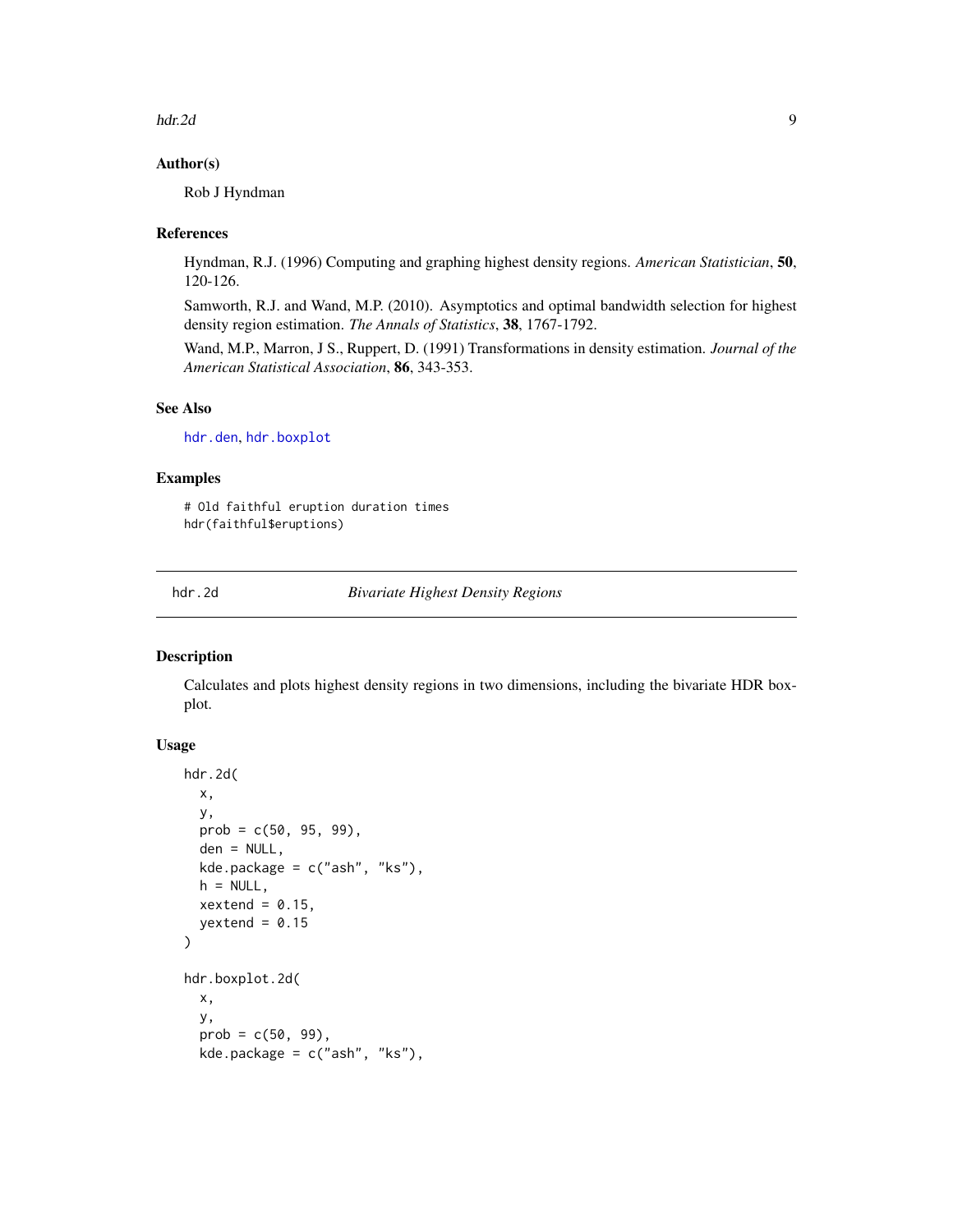```
h = NULL,xextend = 0.15,
 yextend = 0.15,
 xlab = "",
 ylab = \binom{m}{y}shadecols = "darkgray",
 pointcol = 1,
 outside.points = TRUE,
  ...
\mathcal{L}## S3 method for class 'hdr2d'
plot(
 x,
 shaded = TRUE,
  show.points = FALSE,
 outside.points = FALSE,
 pch = 20,
 shadecols = gray((length(x$alpha):1)/(length(x$alpha) + 1)),
 pointcol = 1,
  ...
\mathcal{L}
```

| X           | Numeric vector                                                                                                                                                        |
|-------------|-----------------------------------------------------------------------------------------------------------------------------------------------------------------------|
| У           | Numeric vector of same length as x.                                                                                                                                   |
| prob        | Probability coverage required for HDRs                                                                                                                                |
| den         | Bivariate density estimate (a list with elements x, y and z where x and y are grid<br>values and z is a matrix of density values). If NULL, the density is estimated. |
| kde.package | Package to be used in calculating the kernel density estimate when den=NULL.                                                                                          |
| h           | Pair of bandwidths passed to either ash2 or kde. If NULL, a reasonable default<br>is used. Ignored if den is not NULL.                                                |
| xextend     | Proportion of range of x. The density is estimated on a grid extended by xextend<br>beyond the range of x.                                                            |
| yextend     | Proportion of range of y. The density is estimated on a grid extended by yextend<br>beyond the range of y.                                                            |
| xlab        | Label for x-axis.                                                                                                                                                     |
| ylab        | Label for y-axis.                                                                                                                                                     |
| shadecols   | Colors for shaded regions                                                                                                                                             |
| pointcol    | Color for outliers and mode                                                                                                                                           |
|             | outside. points If TRUE, the observations lying outside the largest HDR are shown.                                                                                    |
| $\cdots$    | Other arguments to be passed to plot.                                                                                                                                 |
| shaded      | If TRUE, the HDR contours are shown as shaded regions.                                                                                                                |
| show.points | If TRUE, the observations are plotted over the top of the HDR contours.                                                                                               |
| pch         | The plotting character used for observations.                                                                                                                         |

<span id="page-9-0"></span>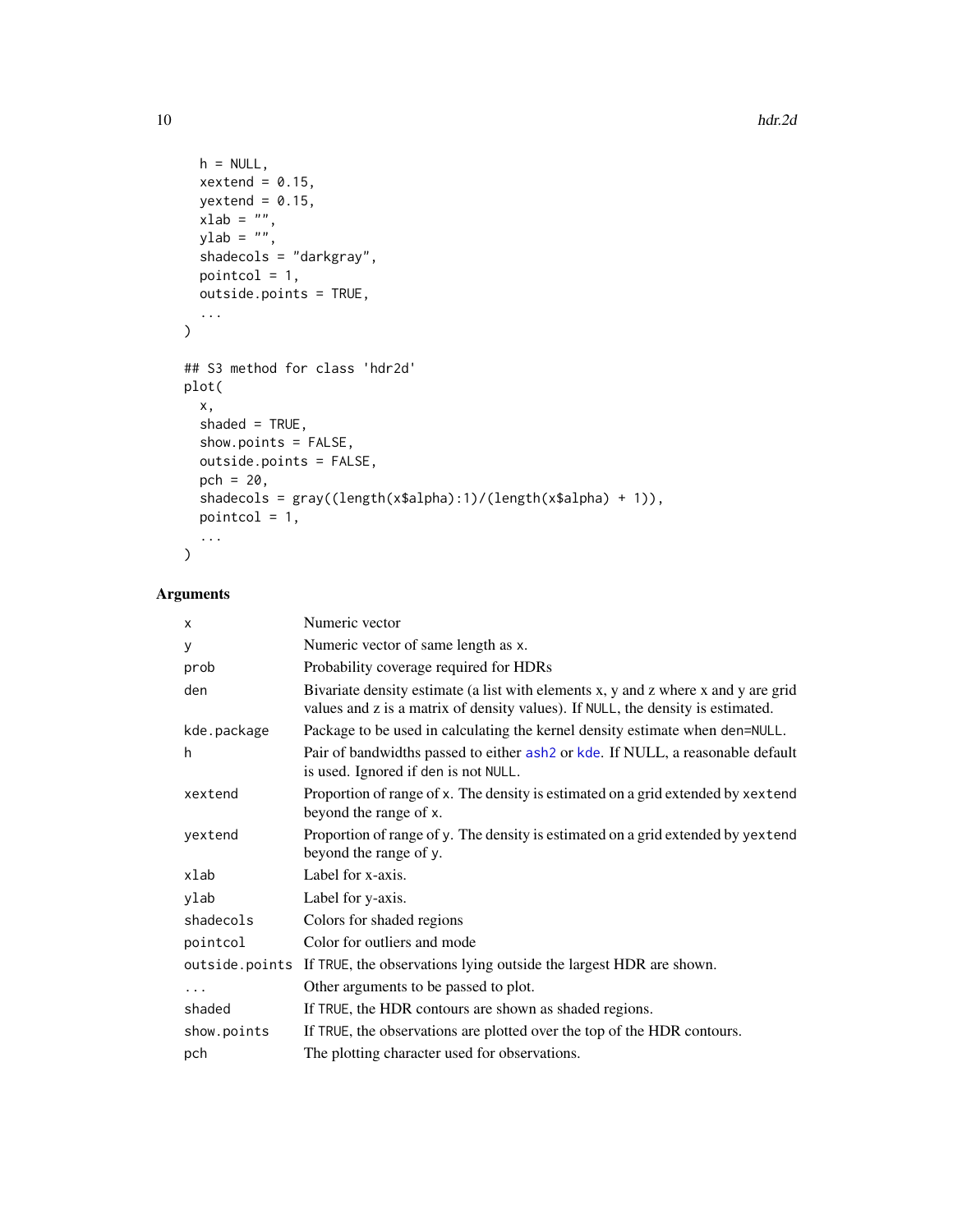# <span id="page-10-0"></span>hdr.boxplot 11

### Details

The density is estimated using kernel density estimation. Either [ash2](#page-0-0) or [kde](#page-0-0) is used to do the calculations. Then Hyndman's (1996) density quantile algorithm is used to compute the HDRs.

hdr. 2d returns an object of class hdr2d containing all the information needed to compute the HDR contours. This object can be plotted using plot.hdr2d.

hdr.boxplot.2d produces a bivariate HDR boxplot. This is a special case of applying plot.hdr2d to an object computed using hdr.2d.

#### Value

Some information about the HDRs is returned. See code for details.

# Author(s)

Rob J Hyndman

#### References

Hyndman, R.J. (1996) Computing and graphing highest density regions *American Statistician*, 50, 120-126.

# See Also

[hdr.boxplot](#page-10-1)

# Examples

```
x < -c(rnorm(200,0,1),rnorm(200,4,1))
y <- c(rnorm(200,0,1),rnorm(200,4,1))
hdr.boxplot.2d(x,y)
hdrinfo \leq - hdr. 2d(x, y)
plot(hdrinfo, pointcol="red", show.points=TRUE, pch=3)
```
<span id="page-10-1"></span>hdr.boxplot *Highest Density Region Boxplots*

# Description

Calculates and plots a univariate highest density regions boxplot.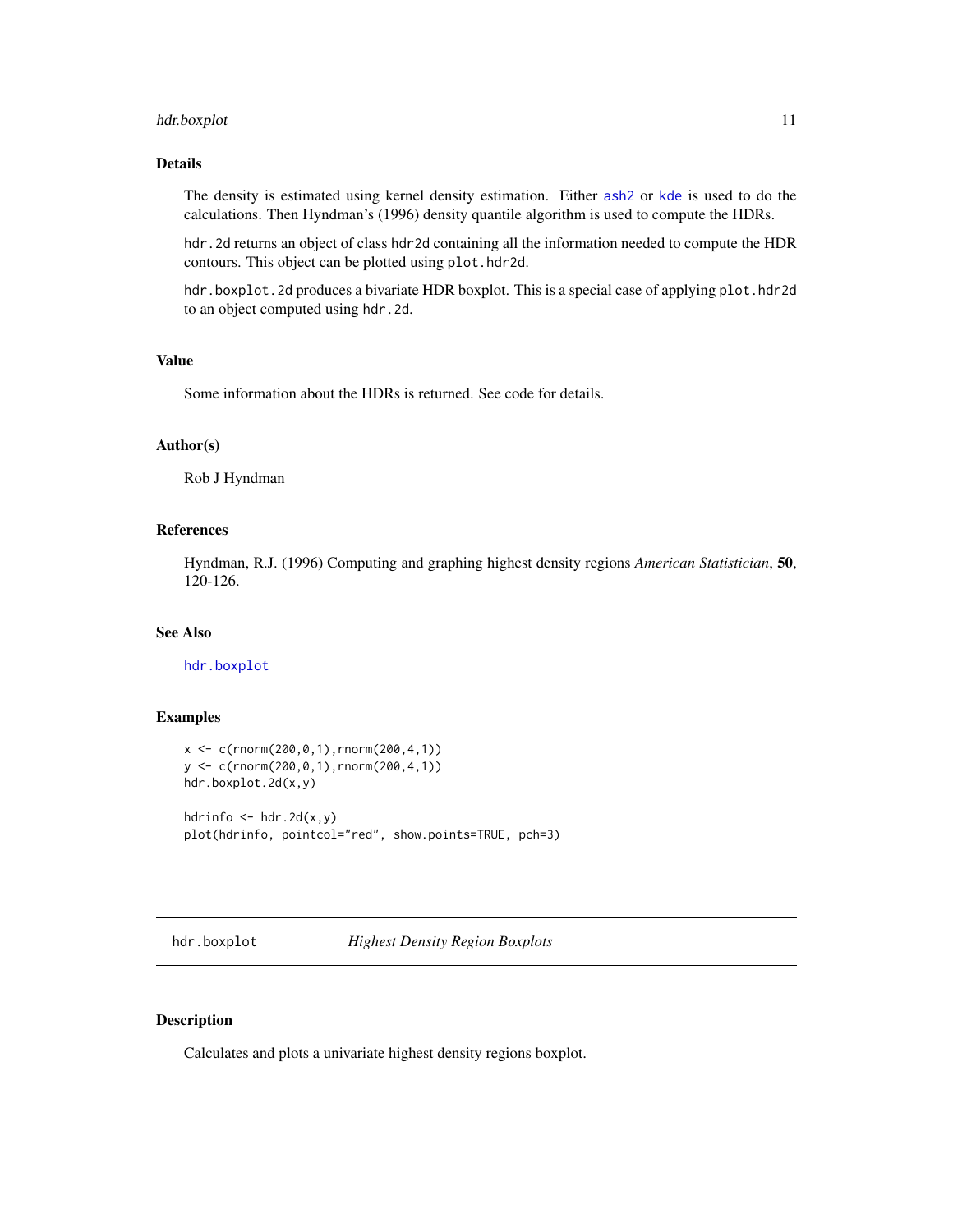# Usage

```
hdr.boxplot(
  x,
  prob = c(99, 50),
  h = hdrbw(BoxCox(x, lambda), mean(prob)),
  lambda = 1,
  boxlabels = ",
  col = gray((9:1)/10),
  \sum_{n=1}^{\infty} = \sum_{n=1}^{\infty}xlab = "",
  ylab = "",
  pch = 1,
  border = 1,
  outline = TRUE,
  space = 0.25,
  ...
\mathcal{L}
```
# Arguments

| x         | Numeric vector containing data or a list containing several vectors. |
|-----------|----------------------------------------------------------------------|
| prob      | Probability coverage required for HDRs density.                      |
| h         | Optional bandwidth for calculation of density.                       |
| lambda    | Box-Cox transformation parameter where $0 \leq 1$ ambda $\leq 1$ .   |
| boxlabels | Label for each box plotted.                                          |
| col       | Colours for regions of each box.                                     |
| main      | Overall title for the plot.                                          |
| xlab      | Label for x-axis.                                                    |
| ylab      | Label for y-axis.                                                    |
| pch       | Plotting character.                                                  |
| border    | Width of border of box.                                              |
| outline   | If not <code>TRUE</code> , the outliers are not drawn.               |
| space     | The space between each box, between 0 and 0.5.                       |
| .         | Other arguments passed to plot.                                      |

# Details

The density is estimated using kernel density estimation. A Box-Cox transformation is used if lambda!=1, as described in Wand, Marron and Ruppert (1991). This allows the density estimate to be non-zero only on the positive real line. The default kernel bandwidth h is selected using the algorithm of Samworth and Wand (2010).

Hyndman's (1996) density quantile algorithm is used for calculation.

<span id="page-11-0"></span>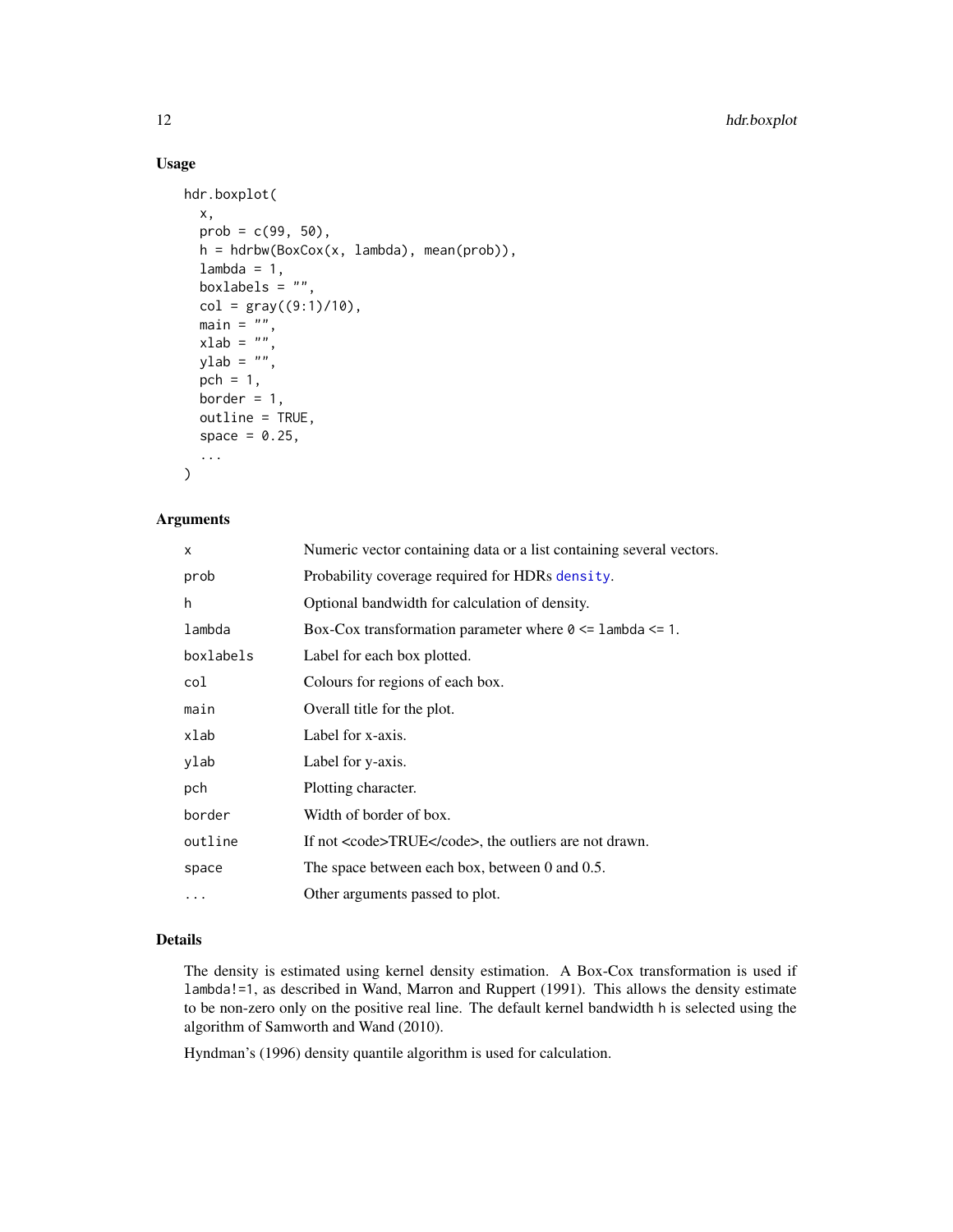<span id="page-12-0"></span>hdr.cde 13

#### Value

nothing.

# Author(s)

Rob J Hyndman

#### References

Hyndman, R.J. (1996) Computing and graphing highest density regions. *American Statistician*, 50, 120-126.

Samworth, R.J. and Wand, M.P. (2010). Asymptotics and optimal bandwidth selection for highest density region estimation. *The Annals of Statistics*, 38, 1767-1792.

Wand, M.P., Marron, J S., Ruppert, D. (1991) Transformations in density estimation. *Journal of the American Statistical Association*, 86, 343-353.

#### See Also

[hdr.boxplot.2d](#page-8-1), [hdr](#page-7-1), [hdr.den](#page-14-1)

#### Examples

```
# Old faithful eruption duration times
hdr.boxplot(faithful$eruptions)
```

```
# Simple bimodal example
x \leq -c(\text{rnorm}(100, 0, 1), \text{rnorm}(100, 5, 1))par(mfrow=c(1,2))
boxplot(x)
hdr.boxplot(x)
```

```
# Highly skewed example
x <- exp(rnorm(100,0,1))
par(mfrow=c(1,2))
boxplot(x)
hdr.boxplot(x,lambda=0)
```
<span id="page-12-1"></span>

hdr.cde *Calculate highest density regions continously over some conditioned variable.*

#### Description

Calculates and plots highest density regions for a conditional density estimate. Uses output from [cde](#page-2-1).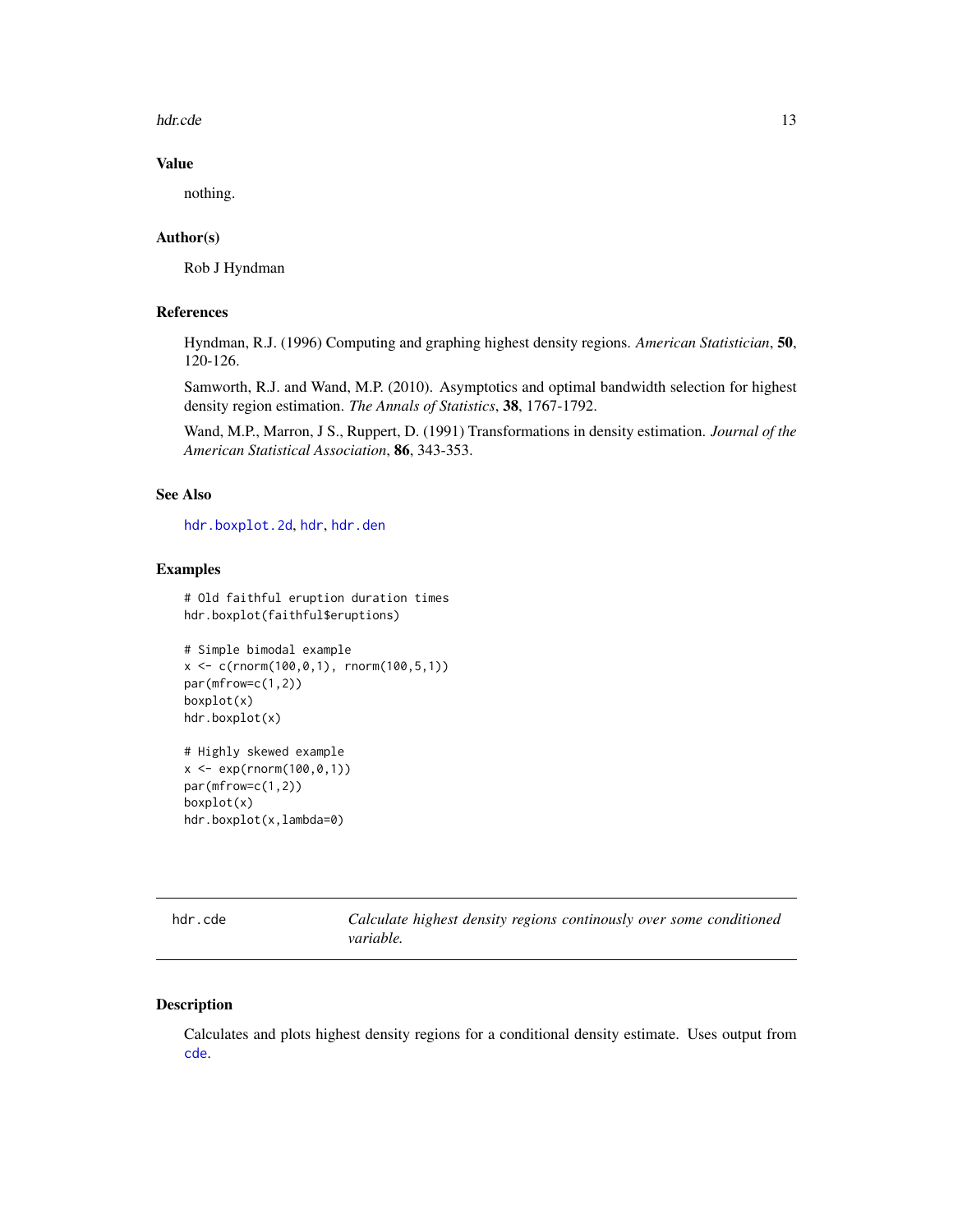# Usage

```
hdr.cde(
  den,
  prob = c(50, 95, 99),
  plot = TRUE,
  plot.modes = TRUE,
  mden = rep(1, length(den$x)),
  threshold = 0.05,
  nn = 1000,
  xlim,
  ylim,
  xlab,
  ylab,
  border = TRUE,
  font = 1,cex = 1,
  ...
\mathcal{L}
```
# Arguments

| den        | Conditional density in the same format as the output from cde.                                                             |
|------------|----------------------------------------------------------------------------------------------------------------------------|
| prob       | Probability coverage level for HDRs                                                                                        |
| plot       | Should HDRs be plotted? If FALSE, results are returned.                                                                    |
| plot.modes | Should modes be plotted as well as HDRs?                                                                                   |
| mden       | Marginal density in the x direction. When small, the HDRs won't be plotted.<br>Default is uniform so all HDRs are plotted. |
| threshold  | Threshold for margin density. HDRs are not plotted if the margin density mednes<br>is lower than this value.               |
| nn         | Number of points to be sampled from each density when estimating the HDRs.                                                 |
| xlim       | Limits for x-axis.                                                                                                         |
| ylim       | Limits for y-axis.                                                                                                         |
| xlab       | Label for x-axis.                                                                                                          |
| ylab       | Label for y-axis.                                                                                                          |
| border     | Show border of polygons                                                                                                    |
| font       | Font to be used in plot.                                                                                                   |
| cex        | Size of characters.                                                                                                        |
| $\cdots$   | Other arguments passed to plotting functions.                                                                              |

# Value

| hdr   | array $(a,b,c)$ where where a specifies conditioning value, b gives the HDR end- |
|-------|----------------------------------------------------------------------------------|
|       | points and c gives the probability coverage.                                     |
| modes | estimated mode of each conditional density                                       |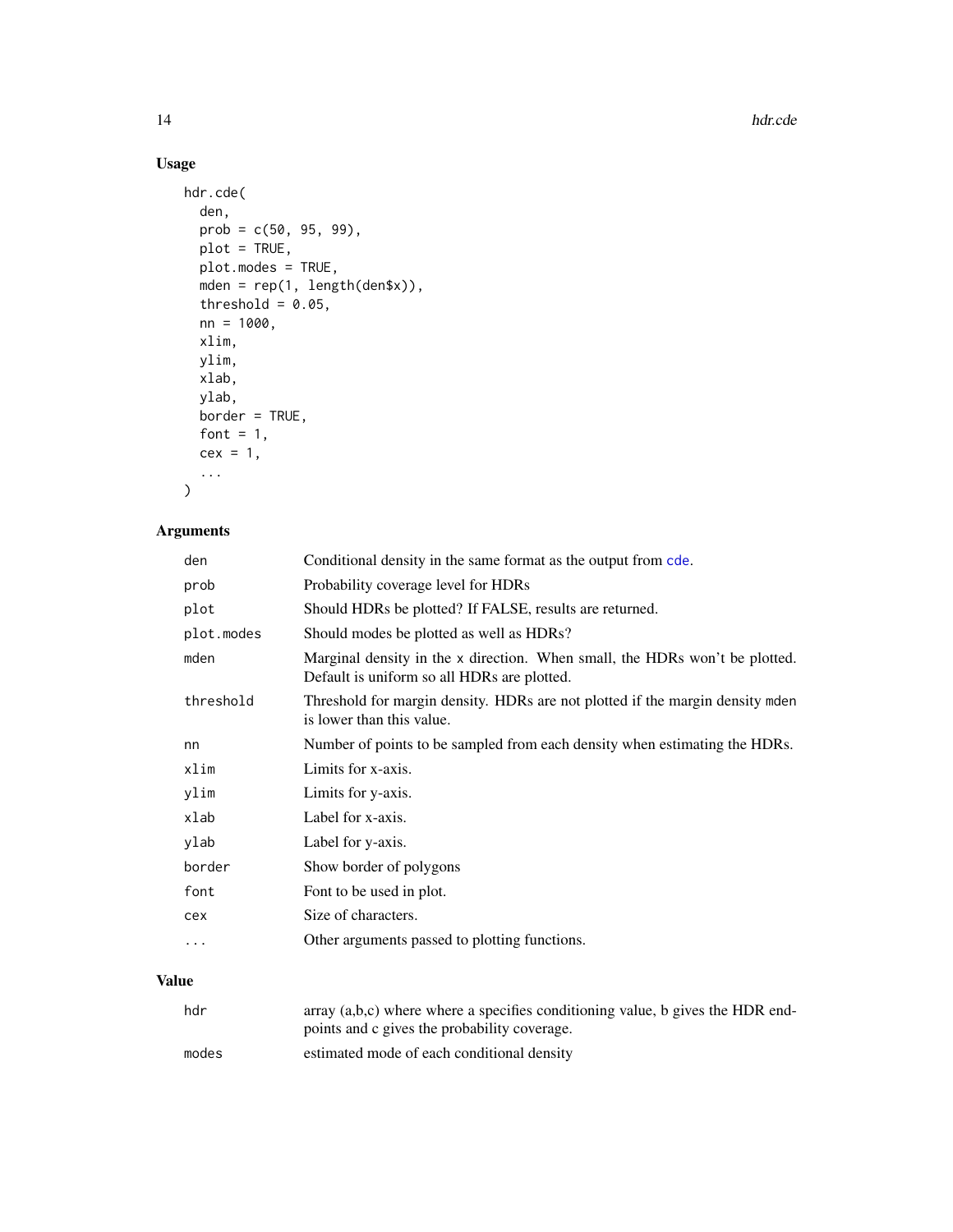#### <span id="page-14-0"></span>hdr.den 15

#### Author(s)

Rob J Hyndman

# References

Hyndman, R.J., Bashtannyk, D.M. and Grunwald, G.K. (1996) "Estimating and visualizing conditional densities". *Journal of Computational and Graphical Statistics*, 5, 315-336.

# See Also

[cde](#page-2-1), [hdr](#page-7-1)

# Examples

```
faithful.cde <- cde(faithful$waiting,faithful$eruptions)
plot(faithful.cde,xlab="Waiting time",ylab="Duration time",plot.fn="hdr")
```
<span id="page-14-1"></span>

#### hdr.den *Density plot with Highest Density Regions*

# Description

Plots univariate density with highest density regions displayed

# Usage

```
hdr.den(
  x,
 prob = c(50, 95, 99),
  den,
  h = hdrbw(BoxCox(x, lambda), mean(prob)),
  lambda = 1,
  xlab = NULL,
 ylab = "Density",
 ylim = NULL,
 plot.lines = TRUE,
  col = 2:8,
 bgcol = "gray",legend = FALSE,
  ...
)
```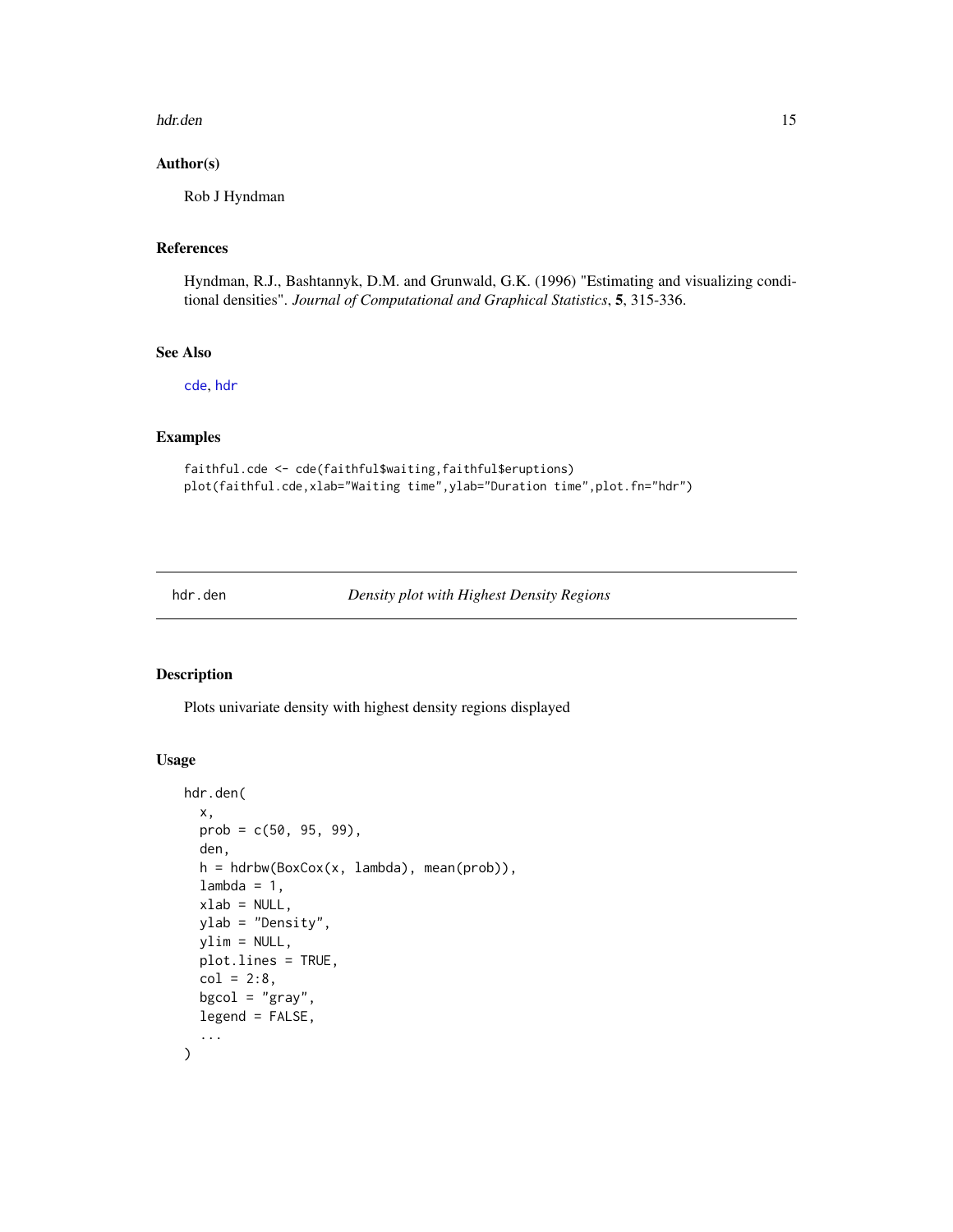#### <span id="page-15-0"></span>Arguments

| $\mathsf{x}$ | Numeric vector containing data. If x is missing then den must be provided, and<br>the HDR is computed from the given density. |
|--------------|-------------------------------------------------------------------------------------------------------------------------------|
| prob         | Probability coverage required for HDRs                                                                                        |
| den          | Density of data as list with components x and y. If omitted, the density is esti-<br>mated from x using density.              |
| h            | Optional bandwidth for calculation of density.                                                                                |
| lambda       | Box-Cox transformation parameter where $0 \leq 1$ ambda $\leq 1$ .                                                            |
| xlab         | Label for x-axis.                                                                                                             |
| ylab         | Label for y-axis.                                                                                                             |
| ylim         | Limits for y-axis.                                                                                                            |
| plot.lines   | If TRUE, will show how the HDRs are determined using lines.                                                                   |
| col          | Colours for regions.                                                                                                          |
| bgcol        | Colours for the background behind the boxes. Default "gray", if NULL no box<br>is drawn.                                      |
| legend       | If TRUE add a legend on the right of the boxes.                                                                               |
| $\cdot$      | Other arguments passed to plot.                                                                                               |
|              |                                                                                                                               |

# Details

Either x or den must be provided. When x is provided, the density is estimated using kernel density estimation. A Box-Cox transformation is used if lambda!=1, as described in Wand, Marron and Ruppert (1991). This allows the density estimate to be non-zero only on the positive real line. The default kernel bandwidth h is selected using the algorithm of Samworth and Wand (2010).

Hyndman's (1996) density quantile algorithm is used for calculation.

#### Value

a list of three components:

| hdr    | The endpoints of each interval in each HDR              |
|--------|---------------------------------------------------------|
| mode   | The estimated mode of the density.                      |
| falpha | The value of the density at the boundaries of each HDR. |

#### Author(s)

Rob J Hyndman

#### References

Hyndman, R.J. (1996) Computing and graphing highest density regions. *American Statistician*, 50, 120-126.

Samworth, R.J. and Wand, M.P. (2010). Asymptotics and optimal bandwidth selection for highest density region estimation. *The Annals of Statistics*, 38, 1767-1792.

Wand, M.P., Marron, J S., Ruppert, D. (1991) Transformations in density estimation. *Journal of the American Statistical Association*, 86, 343-353.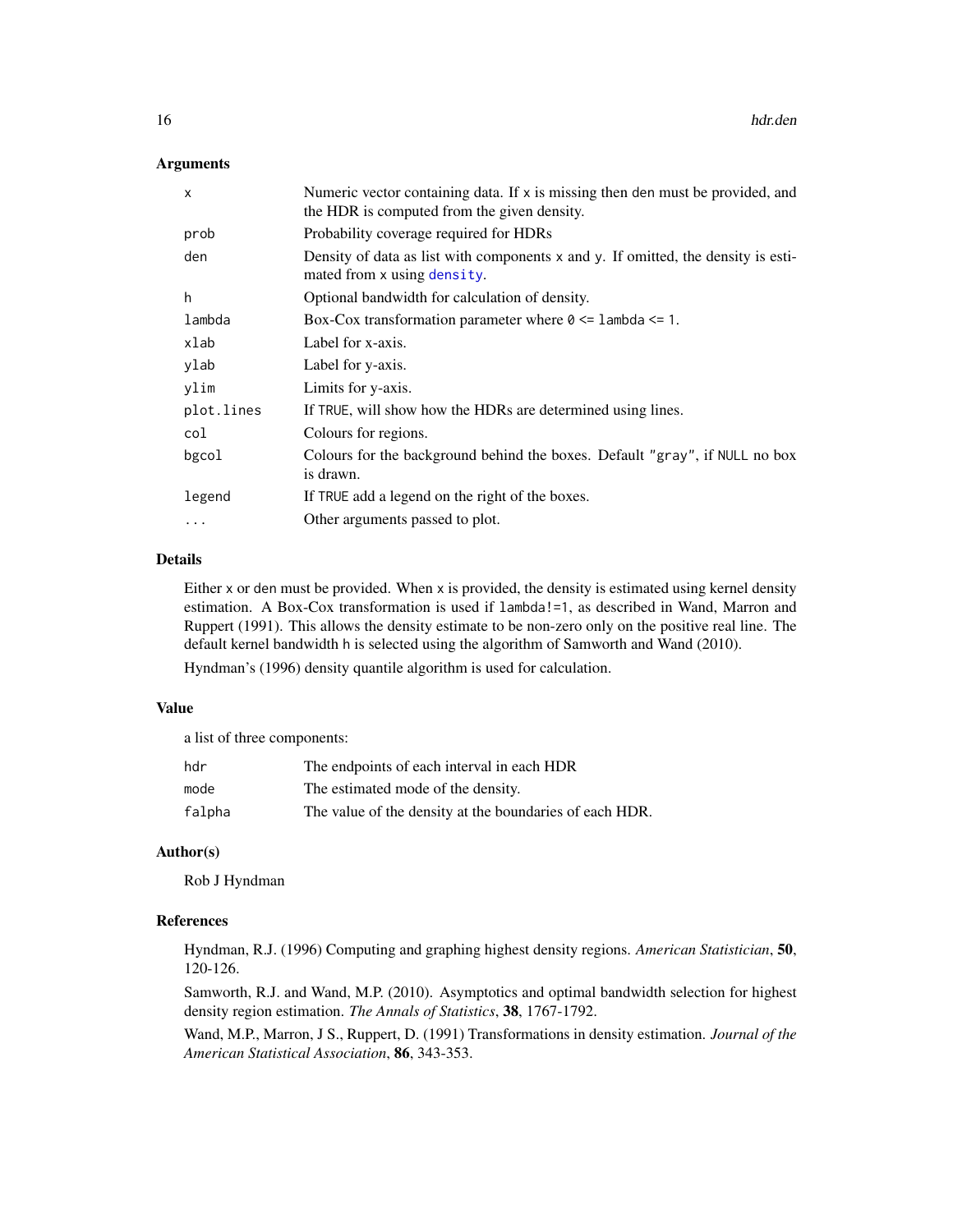#### <span id="page-16-0"></span>hdrbw the contract of the contract of the contract of the contract of the contract of the contract of the contract of the contract of the contract of the contract of the contract of the contract of the contract of the cont

# See Also

[hdr](#page-7-1), [hdr.boxplot](#page-10-1)

# Examples

# Old faithful eruption duration times hdr.den(faithful\$eruptions)

```
# Simple bimodal example
x \leq -c(\text{rnorm}(100, 0, 1), \text{rnorm}(100, 5, 1))hdr.den(x)
```
hdrbw *Highest Density Region Bandwidth*

# Description

Estimates the optimal bandwidth for 1-dimensional highest density regions

# Usage

```
hdrbw(x, HDRlevel, gridsize = 801, nMChdr = 1e+06, graphProgress = FALSE)
```
### Arguments

| $\mathsf{x}$  | Numerical vector containing data.                                                                                                                                     |  |
|---------------|-----------------------------------------------------------------------------------------------------------------------------------------------------------------------|--|
| HDRlevel      | HDR-level as defined in Hyndman (1996). Setting 'HDRlevel' equal to $p(0 < p < 1)$<br>corresponds to a probability of 1-p of inclusion in the highest density region. |  |
| gridsize      | the number of equally spaced points used for binned kernel density estimation.                                                                                        |  |
| nMChdr        | the size of the Monte Carlo sample used for density quantile approximation of<br>the highest density region, as described in Hyndman (1996).                          |  |
| graphProgress | logical flag: if 'TRUE' then plots showing the progress of the bandwidth selec-<br>tion algorithm are produced.                                                       |  |

# Details

This is a plug-in rule for bandwidth selection tailored to highest density region estimation

# Value

A numerical vector of length 1.

# Author(s)

Matt Wand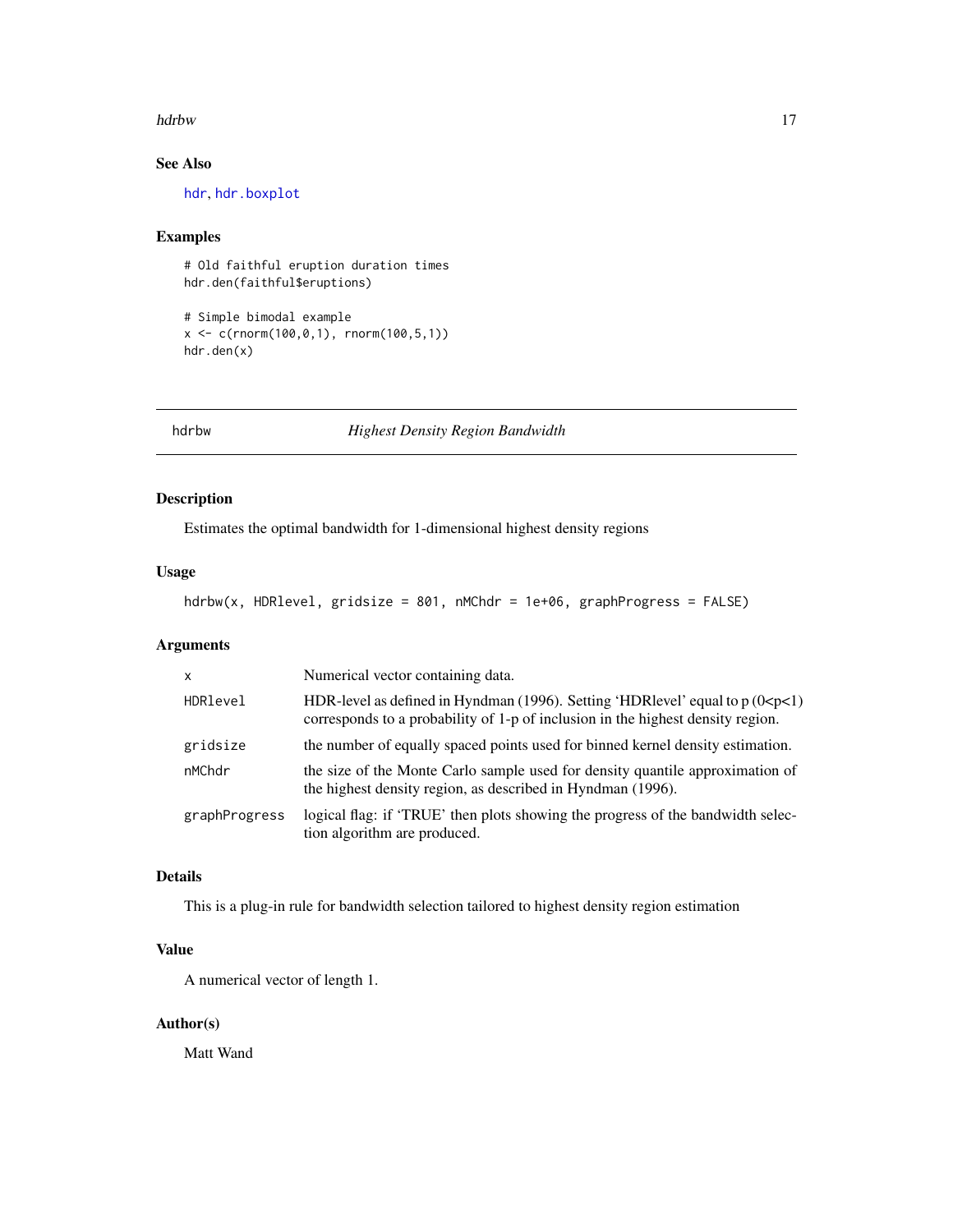#### <span id="page-17-0"></span>References

Hyndman, R.J. (1996). Computing and graphing highest density regions. *The American Statistician*, 50, 120-126.

Samworth, R.J. and Wand, M.P. (2010). Asymptotics and optimal bandwidth selection for highest density region estimation. *The Annals of Statistics*, 38, 1767-1792.

# Examples

```
HDRlevelVal <- 0.55
x <- faithful$eruptions
hHDR <- hdrbw(x,HDRlevelVal)
HDRhat <- hdr.den(x,prob=100*(1-HDRlevelVal),h=hHDR)
```
<span id="page-17-1"></span>

#### hdrconf *HDRs with confidence intervals*

#### Description

Calculates Highest Density Regions with confidence intervals.

#### Usage

hdrconf(x, den, prob = 95, conf = 95)

# Arguments

| $\mathsf{x}$ | Numeric vector containing data.                       |
|--------------|-------------------------------------------------------|
| den          | Density of data as list with components $x$ and $y$ . |
| prob         | Probability coverage for for HDRs.                    |
| conf         | Confidence for limits on HDR.                         |

#### Value

hdrconf returns list containing the following components:

| hdr       | Highest density regions                                          |
|-----------|------------------------------------------------------------------|
| hdr.lo    | Highest density regions corresponding to lower confidence limit. |
| hdr.hi    | Highest density regions corresponding to upper confidence limit. |
| falpha    | Values of $f_{\alpha}$ corresponding to HDRs.                    |
| falpha.ci | Values of $f_{\alpha}$ corresponding to lower and upper limits.  |

# Author(s)

Rob J Hyndman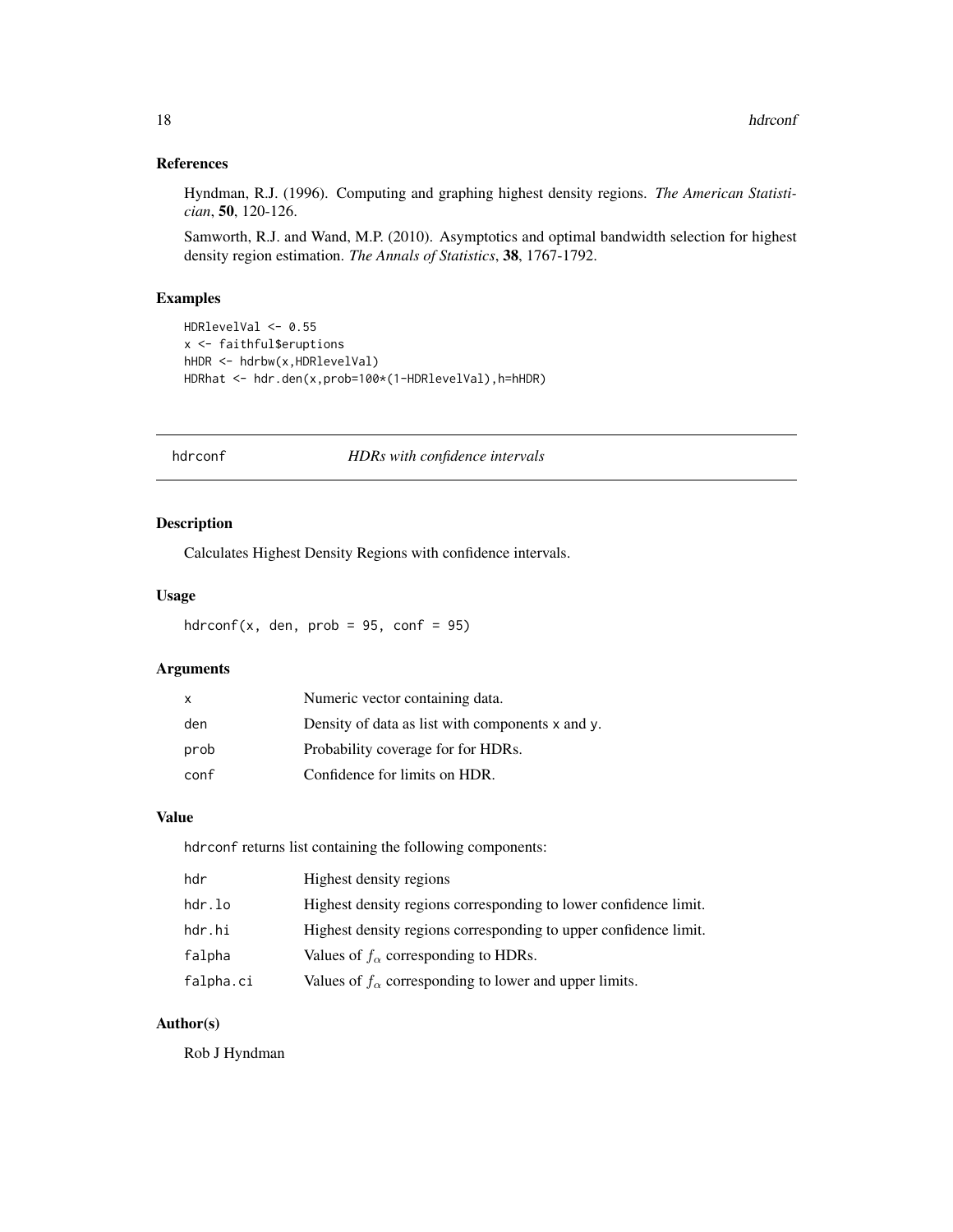# <span id="page-18-0"></span>hdrscatterplot 19

# References

Hyndman, R.J. (1996) Computing and graphing highest density regions *American Statistician*, 50, 120-126.

# See Also

[hdr](#page-7-1), [plot.hdrconf](#page-24-1)

# Examples

```
x \leq c(\text{rnorm}(100, 0, 1), \text{rnorm}(100, 4, 1))den <- density(x,bw=hdrbw(x,50))
trueden <- den
trueden$y <- 0.5*(exp(-0.5*(den$x*den$x)) + exp(-0.5*(den$x-4)^2))/sqrt(2*pi)
sortx \leq sort(x)par(mfcol=c(2,2))
for(conf in c(50,95))
{
  m <- hdrconf(sortx,trueden,conf=conf)
  plot(m,trueden,main=paste(conf,"% HDR from true density"))
  m <- hdrconf(sortx,den,conf=conf)
  plot(m,den,main=paste(conf,"% HDR from empirical density\n(n=200)"))
}
```

| hdrscatterplot | Scatterplot showing bivariate highest density regions |  |
|----------------|-------------------------------------------------------|--|
|                |                                                       |  |

# Description

Produces a scatterplot where the points are coloured according to the bivariate HDRs in which they fall.

#### Usage

```
hdrscatterplot(
 x,
 y,
 levels = c(1, 50, 99),
 kde.package = c("ash", "ks"),
 noutliers = NULL,
  label = NULL)
```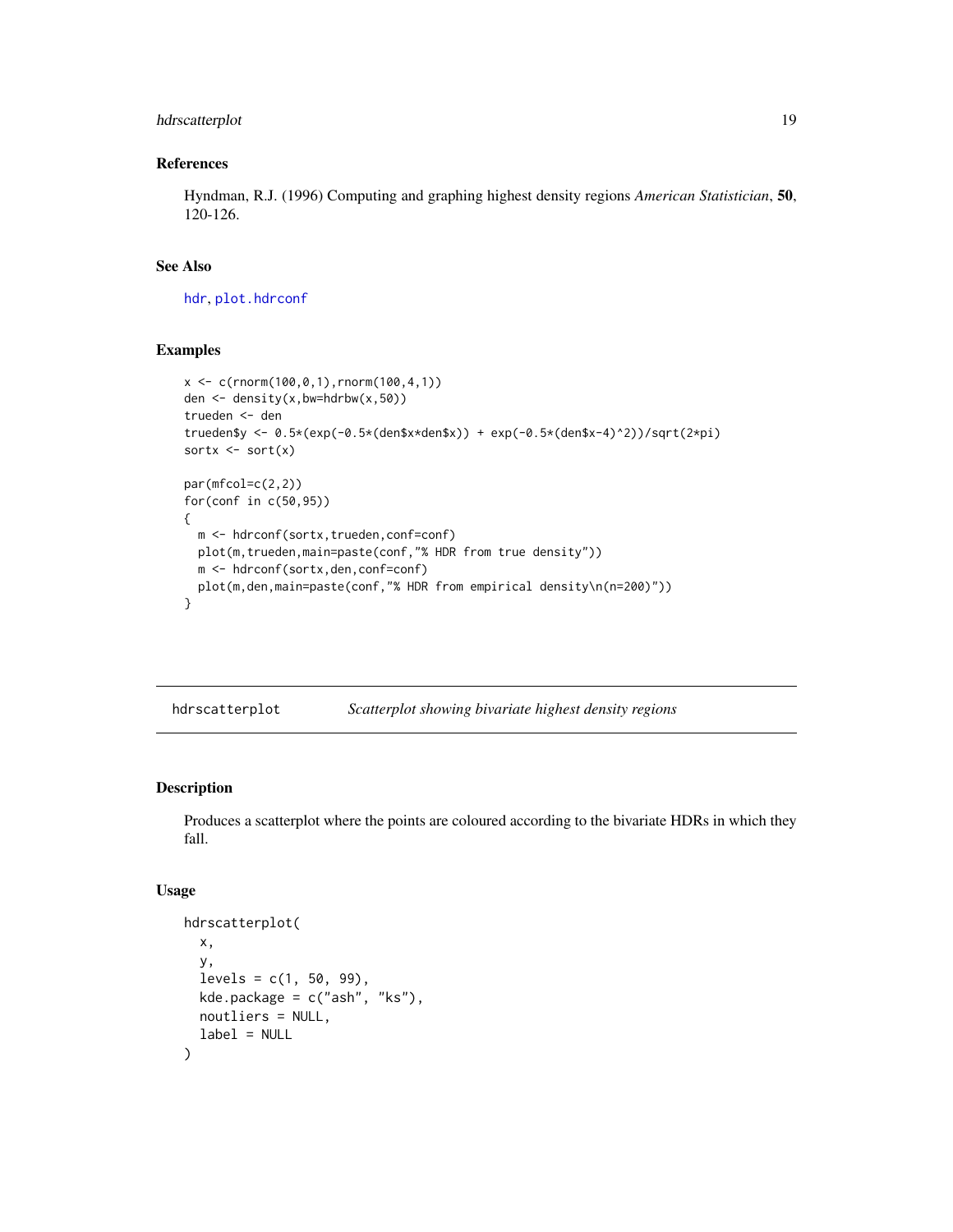#### <span id="page-19-0"></span>Arguments

| x           | Numeric vector or matrix with 2 columns.                                                                                       |
|-------------|--------------------------------------------------------------------------------------------------------------------------------|
| y           | Numeric vector of same length as x.                                                                                            |
| levels      | Percentage coverage for HDRs                                                                                                   |
| kde.package | Package to be used in calculating the kernel density estimate when den=NULL.                                                   |
| noutliers   | Number of outliers to be labelled. By default, all points outside the largest HDR<br>are labelled.                             |
| label       | Label of outliers of same length as x and y. By default, all outliers are labelled<br>as the row index of the point $(x, y)$ . |

# Details

The bivariate density is estimated using kernel density estimation. Either [ash2](#page-0-0) or [kde](#page-0-0) is used to do the calculations. Then Hyndman's (1996) density quantile algorithm is used to compute the HDRs. The scatterplot of  $(x,y)$  is created where the points are coloured according to which HDR they fall. A ggplot object is returned.

#### Author(s)

Rob J Hyndman

#### See Also

[hdr.boxplot.2d](#page-8-1)

#### Examples

```
x <- c(rnorm(200, 0, 1), rnorm(200, 4, 1))
y <- c(rnorm(200, 0, 1), rnorm(200, 4, 1))
hdrscatterplot(x, y)
hdrscatterplot(x, y, label = paste0("p", 1:length(x)))
```
lane2 *Speed-Flow data for Californian Freeway*

#### Description

These are two data sets collected in 1993 on two individual lanes (lane 2 and lane 3) of the 4-lane Californian freeway I-880. The data were collected by loop detectors, and the time units are 30 seconds per observation (see Petty et al., 1996, for details).

#### Usage

lane2; lane3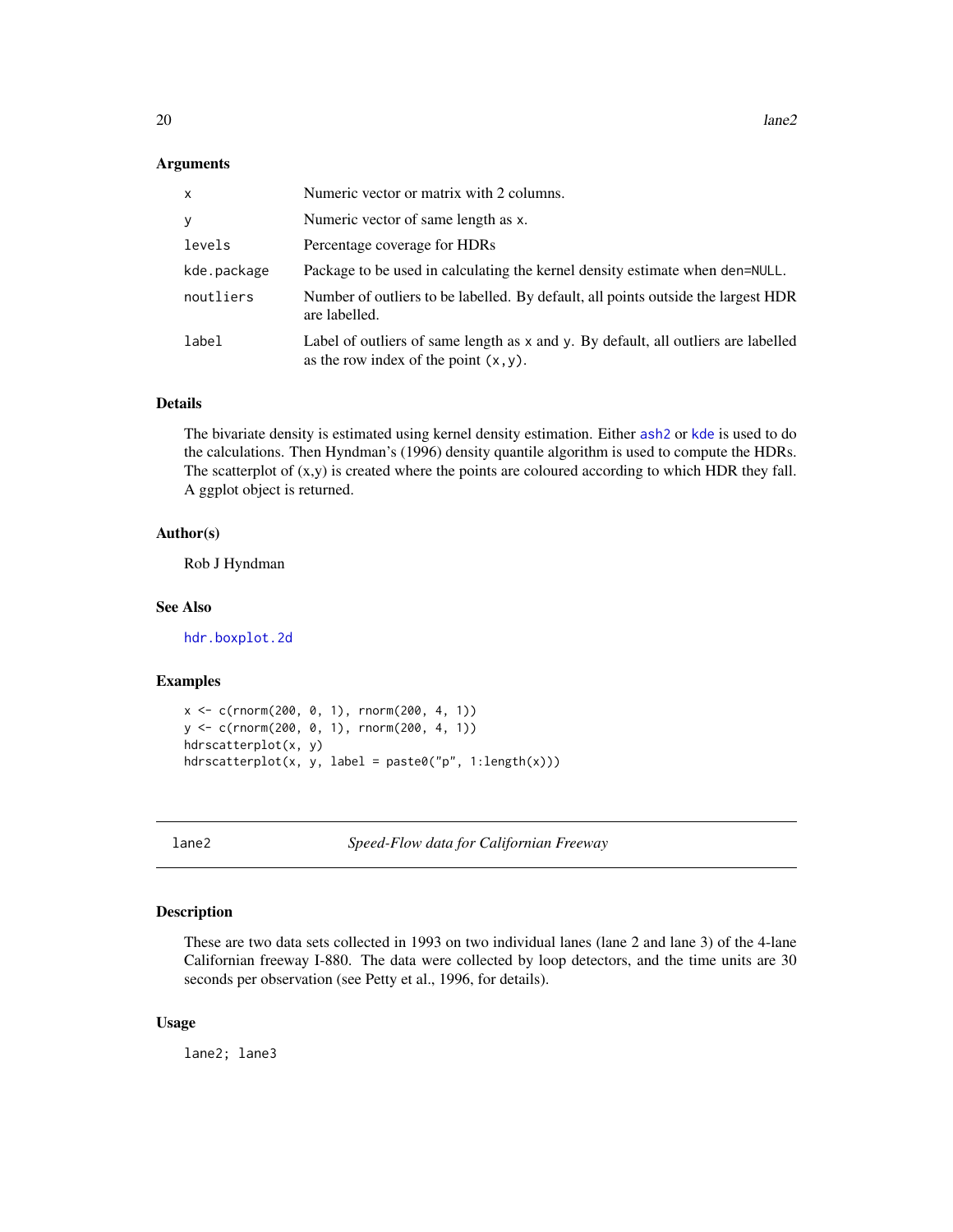#### <span id="page-20-0"></span>maxtemp 21

#### Format

Two data frames (lane2 and lane3) each with 1318 observations on the following two variables:

flow a numeric vector giving the traffic flow in vehicles per lane per hour.

speed a numeric vector giving the speed in miles per hour.

#### Details

The data is examined in Einbeck and Tutz (2006), using a nonparametric approach to multi-valued regression based on conditional mean shift.

#### Source

Petty, K.F., Noeimi, H., Sanwal, K., Rydzewski, D., Skabardonis, A., Varaiya, P., and Al-Deek, H. (1996). "The Freeway Service Patrol Evaluation Project: Database Support Programs, and Accessibility". *Transportation Research Part C: Emerging Technologies*, 4, 71-85.

The data is provided by courtesy of CALIFORNIA PATH, Institute of Transportation Studies, University of California, Berkeley.

#### References

Einbeck, J., and Tutz, G. (2006). "Modelling beyond regression functions: an application of multimodal regression to speed-flow data". *Journal of the Royal Statistical Society, Series C (Applied Statistics)*, 55, 461-475.

#### Examples

plot(lane2) plot(lane3)

maxtemp *Daily maximum temperatures in Melbourne, Australia*

#### Description

Daily maximum temperatures in Melbourne, Australia, from 1981-1990. Leap days have been omitted.

#### Usage

maxtemp

#### Format

Time series of frequency 365.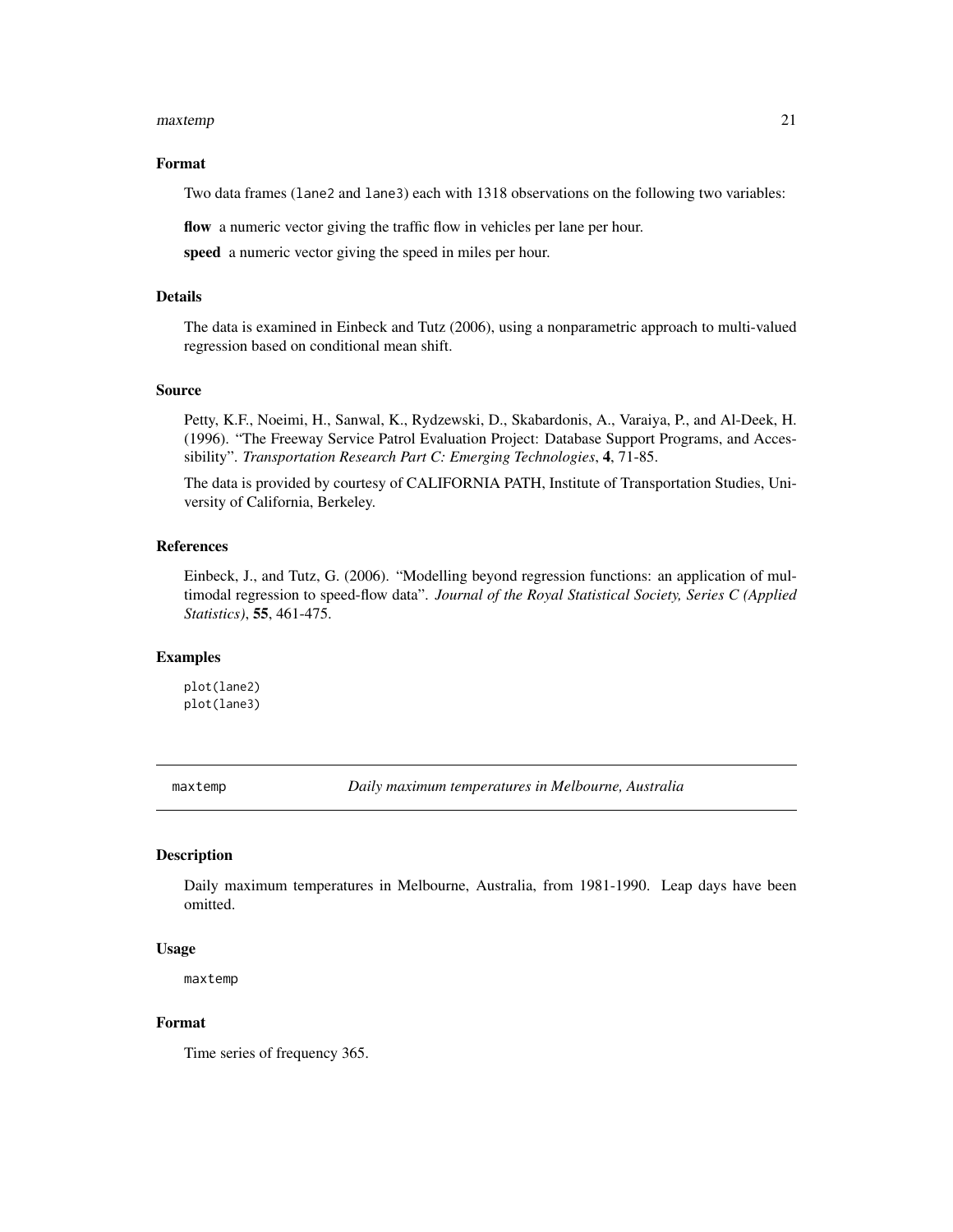# <span id="page-21-0"></span>Source

Hyndman, R.J., Bashtannyk, D.M. and Grunwald, G.K. (1996) "Estimating and visualizing conditional densities". *Journal of Computational and Graphical Statistics*, 5, 315-336.

# Examples

plot(maxtemp)

modalreg *Nonparametric Multimodal Regression*

# Description

Nonparametric multi-valued regression based on the modes of conditional density estimates.

# Usage

```
modalreg(
  x,
 y,
 xfix = seq(min(x), max(x), 1 = 50),
 a,
 b,
 deg = 0,
  iter = 30,
 P = 2,start = "e",prun = TRUE,prun.const = 10,
 plot.type = c("p", 1),
  labels = c("", "x", "y"),
  pch = 20,
  ...
\mathcal{L}
```

| $\mathsf{x}$ | Numerical vector: the conditioning variable.                                                          |
|--------------|-------------------------------------------------------------------------------------------------------|
| <b>y</b>     | Numerical vector: the response variable.                                                              |
| xfix         | Numerical vector corresponding to the input values of which the fitted values<br>shall be calculated. |
| a            | Optional bandwidth in $x$ -direction.                                                                 |
| b            | Optional bandwidth in $y$ -direction.                                                                 |
| deg          | Degree of local polynomial used in estimation $(0 \text{ or } 1)$ .                                   |
| iter         | Positive integer giving the number of mean shift iterations per point and branch.                     |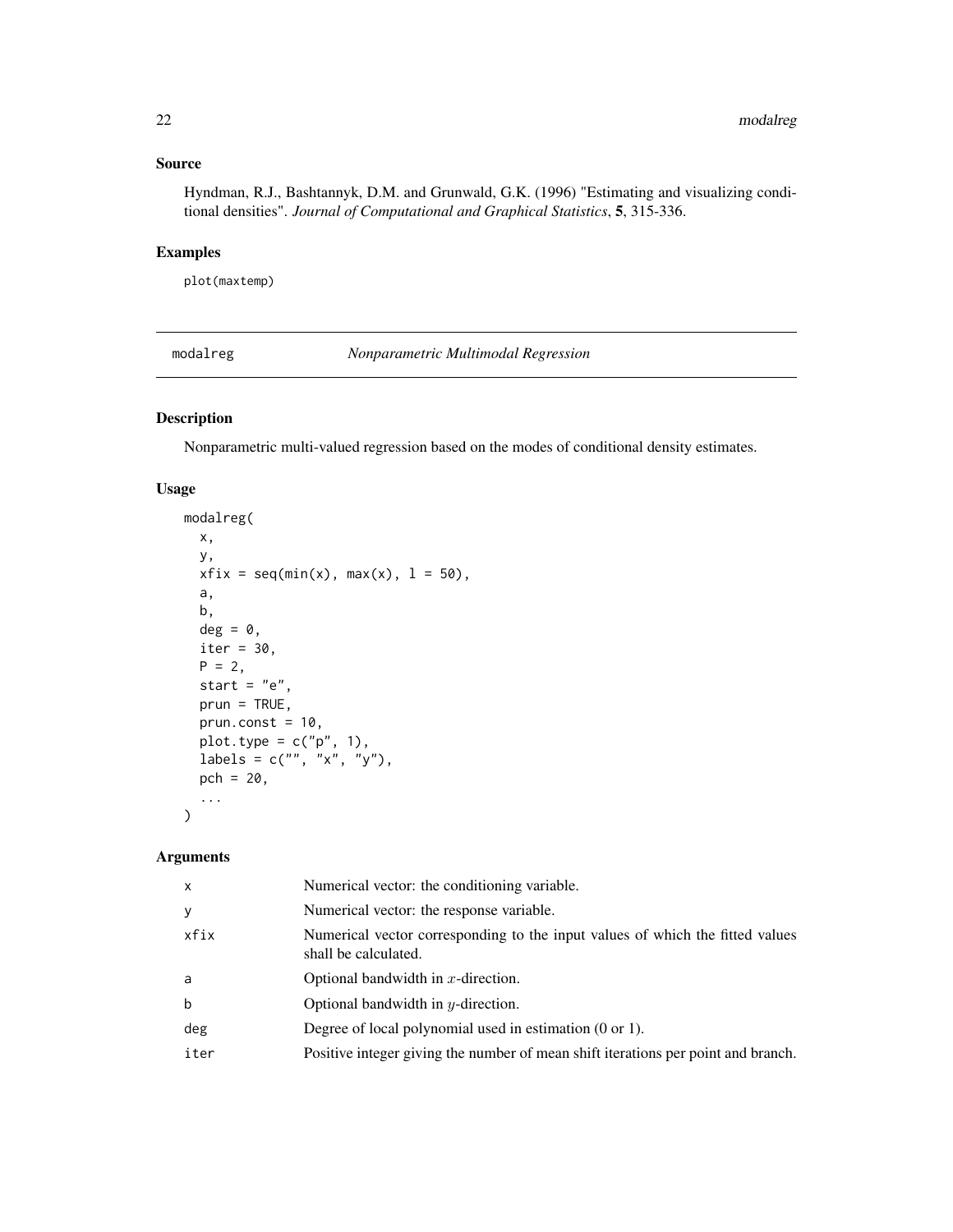#### <span id="page-22-0"></span>modalreg 23

| P          | Maximal number of branches.                                                                                                                                                                                                                                                                                                                                                                                                           |
|------------|---------------------------------------------------------------------------------------------------------------------------------------------------------------------------------------------------------------------------------------------------------------------------------------------------------------------------------------------------------------------------------------------------------------------------------------|
| start      | Character determining how the starting points are selected. "q": proportional to<br>quantiles; "e": equidistant; "r": random. All, "q", "e", and "r", give starting<br>points which are constant over x. As an alternative, the choice "v" gives vari-<br>able starting points, which are equal to " $q$ " for the smallest x, and equal to the<br>previously fitted values for all subsequent x.                                     |
| prun       | Boolean. If TRUE, parts of branches are dismissed (in the plotted output) where<br>their associated kernel density value falls below the threshold $1/(prun.const*(max(x)-min(x))*(max(n))$                                                                                                                                                                                                                                           |
| prun.const | Numerical value giving the constant used above (the higher, the less pruning)                                                                                                                                                                                                                                                                                                                                                         |
| plot.type  | Vector with two elements. The first one is character-valued, with possible values<br>"p", "1", and "n". If equal to "n", no plotted output is given at all. If equal to<br>"p", fitted curves are symbolized as points in the graphical output, otherwise as<br>lines. The second vector component is a numerical value either being 0 or 1. If<br>1, the position of the starting points is depicted in the plot, otherwise omitted. |
| labels     | Vector of three character strings. The first one is the "main" title of the graphical<br>output, the second one is the label of the $x$ axis, and the third one the label of<br>the $y$ axis.                                                                                                                                                                                                                                         |
| pch        | Plotting character. The default corresponds to small bullets.                                                                                                                                                                                                                                                                                                                                                                         |
| $\cdot$    | Other arguments passed to cde.bandwidths.                                                                                                                                                                                                                                                                                                                                                                                             |
|            |                                                                                                                                                                                                                                                                                                                                                                                                                                       |

# Details

Computes multi-modal nonparametric regression curves based on the maxima of conditional density estimates. The tool for the estimation is the conditional mean shift as outlined in Einbeck and Tutz (2006). Estimates of the conditional modes might fluctuate highly if deg=1. Hence, deg=0 is recommended. For bandwidth selection, the hybrid rule introduced by Bashtannyk and Hyndman (2001) is employed if deg=0. This corresponds to the setting method=1 in function cde.bandwidths. For deg=1 automatic bandwidth selection is not supported.

# Value

A list with the following components:

| xfix          | Grid of predictor values at which the fitted values are calculated.                                               |  |
|---------------|-------------------------------------------------------------------------------------------------------------------|--|
| fitted.values | A [P x length(xfix)] - matrix with fitted j-th branch in the j-th row $(1 \le j \le k)$                           |  |
| bandwidths    | A vector with bandwidths a and b.                                                                                 |  |
| density       | A $[P \times length(xfix)]$ - matrix with estimated kernel densities. This will only<br>be computed if prun=TRUE. |  |
| threshold     | The pruning threshold.                                                                                            |  |

# Author(s)

Jochen Einbeck (2007)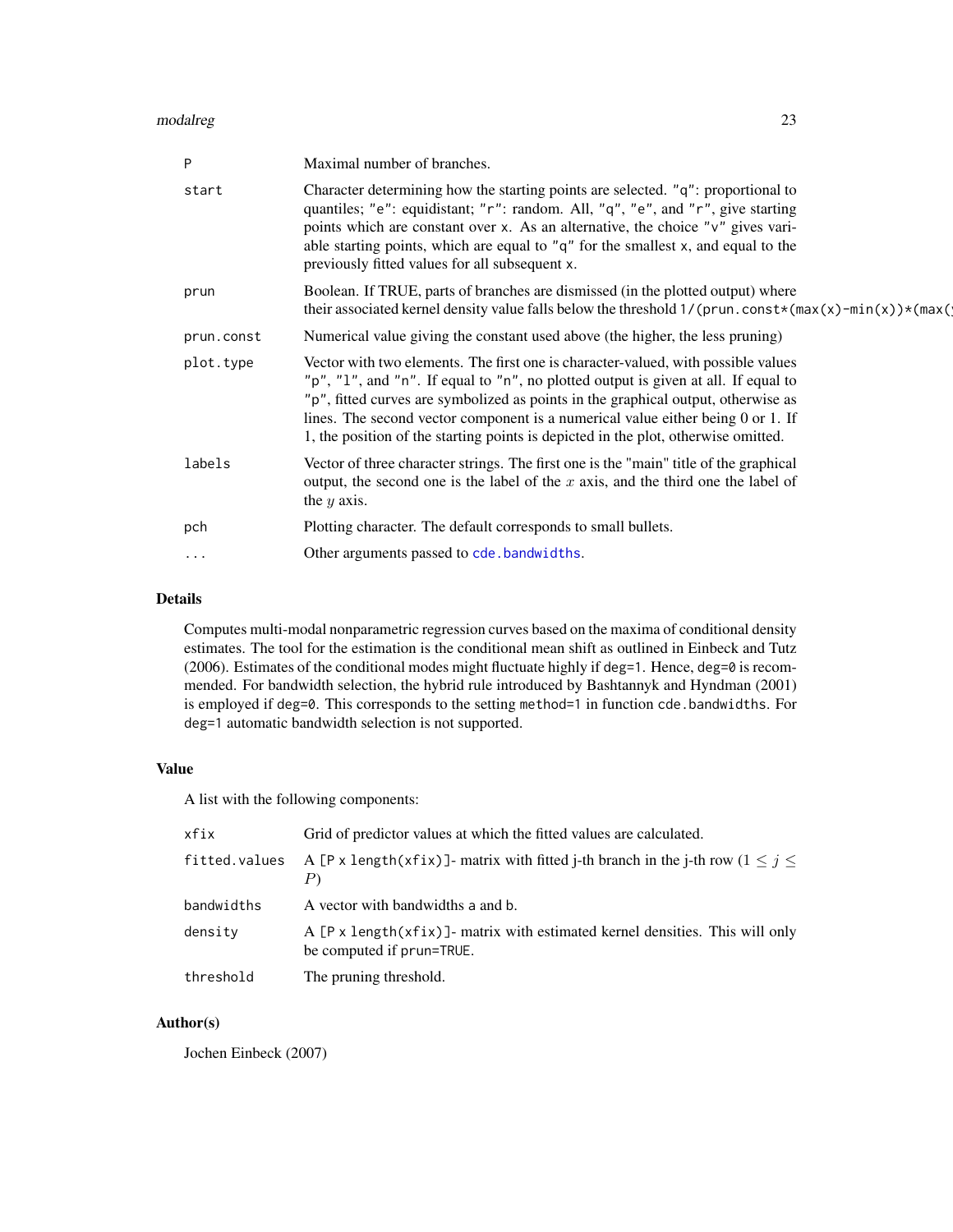#### <span id="page-23-0"></span>References

Einbeck, J., and Tutz, G. (2006) "Modelling beyond regression functions: an application of multimodal regression to speed-flow data". *Journal of the Royal Statistical Society, Series C (Applied Statistics)*, 55, 461-475.

Bashtannyk, D.M., and Hyndman, R.J. (2001) "Bandwidth selection for kernel conditional density estimation". *Computational Statistics and Data Analysis*, 36(3), 279-298.

# See Also

[cde.bandwidths](#page-5-1)

#### Examples

lane2.fit <- modalreg(lane2\$flow, lane2\$speed, xfix=(1:55)\*40, a=100, b=4)

plot.cde *Plots conditional densities*

#### Description

Produces stacked density plots or highest density region plots for a univariate density conditional on one covariate.

# Usage

```
## S3 method for class 'cde'
plot(
 x,
  firstvar = 1,
 mfrow = n2mfrow(dim(x$z)[firstvar]),
 plot.fn = "stacked",
  x.name,
 margin = NULL,
  ...
)
```

| X        | Output from cde.                                                                                                                              |
|----------|-----------------------------------------------------------------------------------------------------------------------------------------------|
| firstvar | If there is more than one conditioning variable, first var specifies which vari-<br>able to fix first.                                        |
| mfrow    | If there is more than one conditioning variable, method is passed to par before<br>plotting.                                                  |
| plot.fn  | Specifies which plotting function to use: "stacked" results in stacked conditional<br>densities and "hdr" results in highest density regions. |
| x.name   | Name of x (conditioning) variable for use on x-axis.                                                                                          |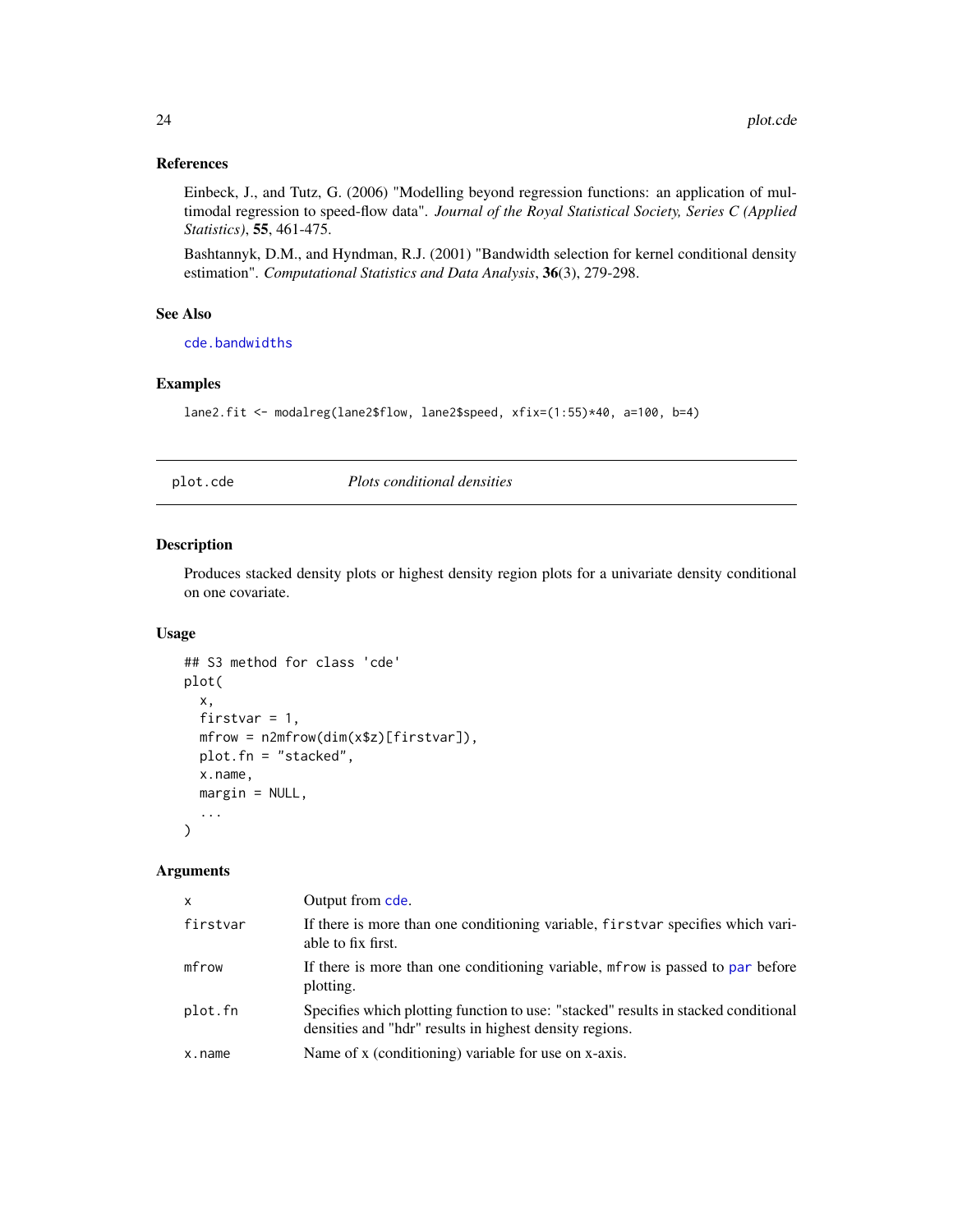# <span id="page-24-0"></span>plot.hdrconf 25

| margin                  | Marginal density of conditioning variable. If present, only conditional densities |
|-------------------------|-----------------------------------------------------------------------------------|
|                         | corresponding to non-negligible marginal densities will be plotted.               |
| $\cdot$ $\cdot$ $\cdot$ | Additional arguments to plot.                                                     |

# Value

If plot. fn=="stacked" and there is only one conditioning variable, the function returns the output from [persp](#page-0-0). If plot.fn=="hdr" and there is only one conditioning variable, the function returns the output from [hdr.cde](#page-12-1). When there is more than one conditioning variable, nothing is returned.

# Author(s)

Rob J Hyndman

# References

Hyndman, R.J., Bashtannyk, D.M. and Grunwald, G.K. (1996) "Estimating and visualizing conditional densities". *Journal of Computational and Graphical Statistics*, 5, 315-336.

#### See Also

[hdr.cde](#page-12-1), [cde](#page-2-1), [hdr](#page-7-1)

# Examples

```
faithful.cde <- cde(faithful$waiting,faithful$eruptions,
x.name="Waiting time", y.name="Duration time")
plot(faithful.cde)
plot(faithful.cde,plot.fn="hdr")
```
<span id="page-24-1"></span>plot.hdrconf *Plot HDRs with confidence intervals*

#### Description

Plots Highest Density Regions with confidence intervals.

#### Usage

## S3 method for class 'hdrconf' plot(x, den, ...)

| x       | Output from hdrconf.                                  |
|---------|-------------------------------------------------------|
| den     | Density of data as list with components $x$ and $y$ . |
| $\cdot$ | Other arguments are passed to plot.                   |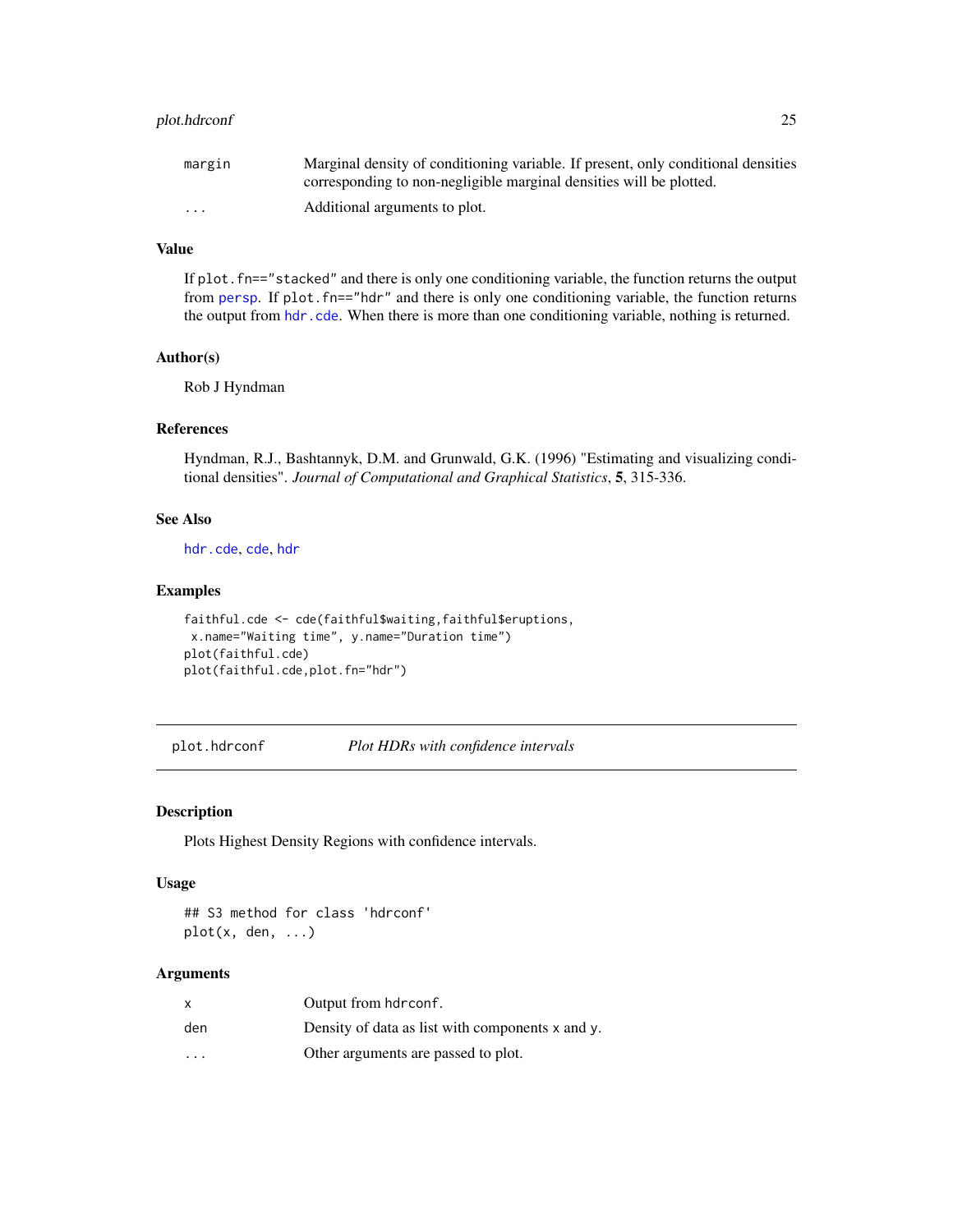26 shades are shaded as the shades of the shades shades are shaded as  $\frac{1}{2}$  shades shades as  $\frac{1}{2}$  shades are shaded as  $\frac{1}{2}$  shades are shaded as  $\frac{1}{2}$  shades are shaded as  $\frac{1}{2}$  shades are shaded as

# Value

None

### Author(s)

Rob J Hyndman

# References

Hyndman, R.J. (1996) Computing and graphing highest density regions *American Statistician*, 50, 120-126.

# See Also

[hdrconf](#page-17-1)

# Examples

```
x < -c(rnorm(100,0,1),rnorm(100,4,1))
den <- density(x,bw=bw.SJ(x))
trueden <- den
trueden$y <- 0.5*(exp(-0.5*(den$x*den$x)) + exp(-0.5*(den$x-4)^2))/sqrt(2*pi)
sortx \leq sort(x)par(mfcol=c(2,2))
for(conf in c(50,95))
{
  m <- hdrconf(sortx,trueden,conf=conf)
  plot(m,trueden,main=paste(conf,"% HDR from true density"))
  m <- hdrconf(sortx,den,conf=conf)
  plot(m,den,main=paste(conf,"% HDR from empirical density\n(n=200)"))
}
```
shades *Shades*

#### Description

A simple function to genarte shade of one color by changing its opacity

#### Usage

shades(color, n)

| color | the name or idea of a R color |
|-------|-------------------------------|
| - n   | number or shades wanted       |

<span id="page-25-0"></span>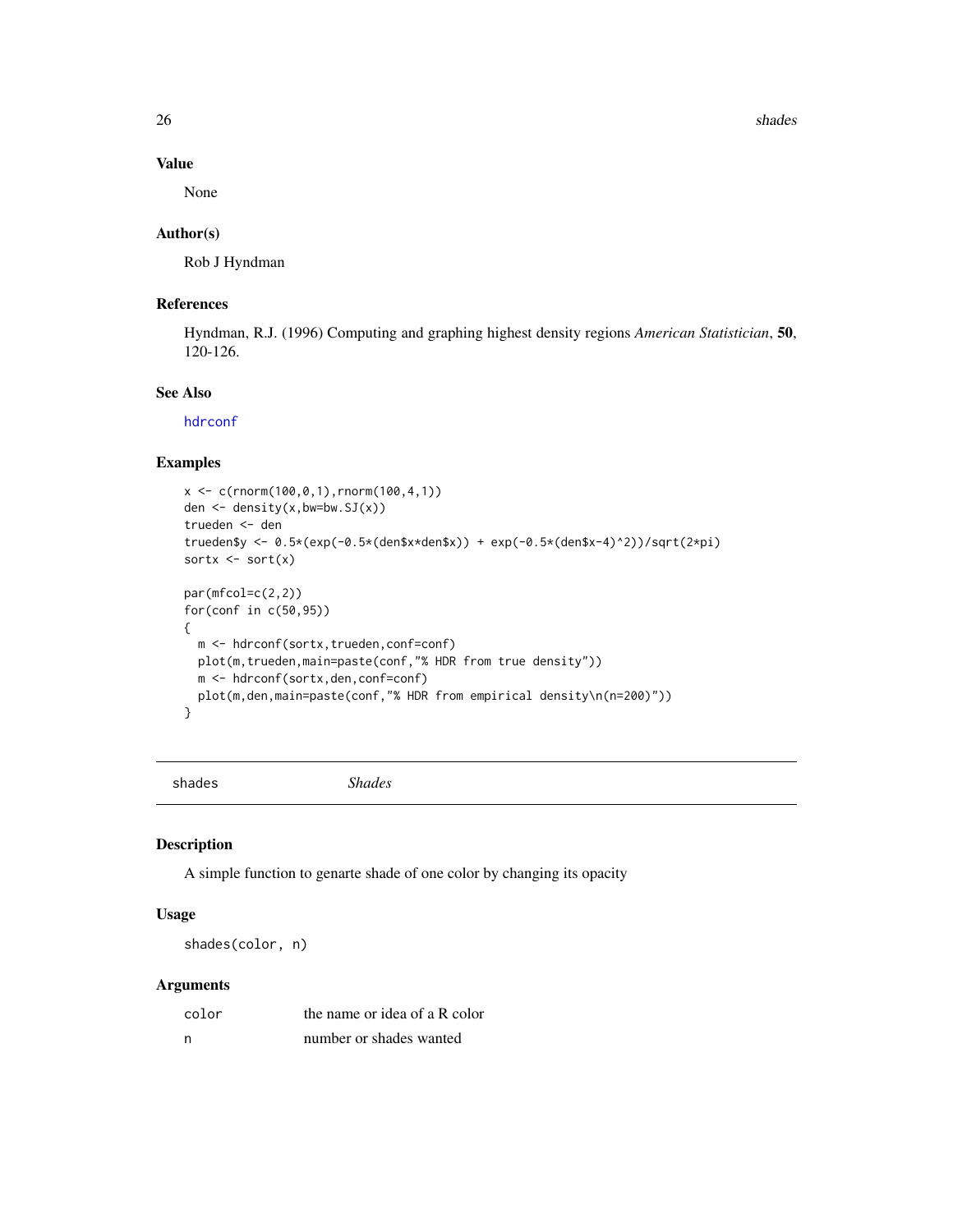# <span id="page-26-0"></span>Index

∗ datasets lane2 , [20](#page-19-0) maxtemp , [21](#page-20-0) ∗ distribution cde , [3](#page-2-0) cde.bandwidths , [6](#page-5-0) hdr , [8](#page-7-0) hdr.2d, [9](#page-8-0) hdr.boxplot , [11](#page-10-0) hdr.cde, [13](#page-12-0) hdr.den, [15](#page-14-0) hdrbw , [17](#page-16-0) hdrconf, [18](#page-17-0) hdrscatterplot , [19](#page-18-0) plot.cde , [24](#page-23-0) plot.hdrconf, [25](#page-24-0) ∗ hplot cde , [3](#page-2-0) hdr.2d, [9](#page-8-0) hdr.boxplot , [11](#page-10-0) hdr.cde, [13](#page-12-0) hdr.den, [15](#page-14-0) hdrscatterplot , [19](#page-18-0) plot.cde , [24](#page-23-0) plot.hdrconf, [25](#page-24-0) ∗ math BoxCox, [2](#page-1-0) ∗ nonparametric modalreg, [22](#page-21-0) ∗ regression modalreg, [22](#page-21-0) ∗ smooth cde , [3](#page-2-0) cde.bandwidths , [6](#page-5-0) hdr , [8](#page-7-0) hdr.2d, [9](#page-8-0) hdr.boxplot , [11](#page-10-0) hdr.cde, [13](#page-12-0) hdr.den, [15](#page-14-0)

hdrbw , [17](#page-16-0) hdrconf , [18](#page-17-0) hdrscatterplot , [19](#page-18-0) plot.cde , [24](#page-23-0) plot.hdrconf , [25](#page-24-0) alpha , [2](#page-1-0) ash2 , *[10](#page-9-0) , [11](#page-10-0)* , *[20](#page-19-0)* BoxCox, [2](#page-1-0) cde , [3](#page-2-0) , *[7](#page-6-0)* , *[13](#page-12-0) [–15](#page-14-0)* , *[24](#page-23-0) , [25](#page-24-0)* cde.bandwidths , *[5](#page-4-0)* , [6](#page-5-0) , *[23](#page-22-0) , [24](#page-23-0)* density , *[8](#page-7-0)* , *[12](#page-11-0)* , *[16](#page-15-0)* hdr , [8](#page-7-0) , *[13](#page-12-0)* , *[15](#page-14-0)* , *[17](#page-16-0)* , *[19](#page-18-0)* , *[25](#page-24-0)* hdr.2d, [9](#page-8-0) hdr.boxplot , *[9](#page-8-0)* , *[11](#page-10-0)* , [11](#page-10-0) , *[17](#page-16-0)* hdr.boxplot.2d , *[13](#page-12-0)* , *[20](#page-19-0)* hdr.boxplot.2d *(*hdr.2d *)* , [9](#page-8-0) hdr.cde , [13](#page-12-0) , *[25](#page-24-0)* hdr.den , *[9](#page-8-0)* , *[13](#page-12-0)* , [15](#page-14-0) hdrbw , [17](#page-16-0) hdrconf , [18](#page-17-0) , *[26](#page-25-0)* hdrscatterplot , [19](#page-18-0) InvBoxCox *(*BoxCox *)* , [2](#page-1-0) kde , *[10](#page-9-0) , [11](#page-10-0)* , *[20](#page-19-0)* ksmooth , *[4](#page-3-0)* lane2 , [20](#page-19-0) lane3 *(*lane2 *)* , [20](#page-19-0) locfit , *[4](#page-3-0)* maxtemp, [21](#page-20-0) modalreg, [22](#page-21-0) par , *[24](#page-23-0)* persp , *[25](#page-24-0)*